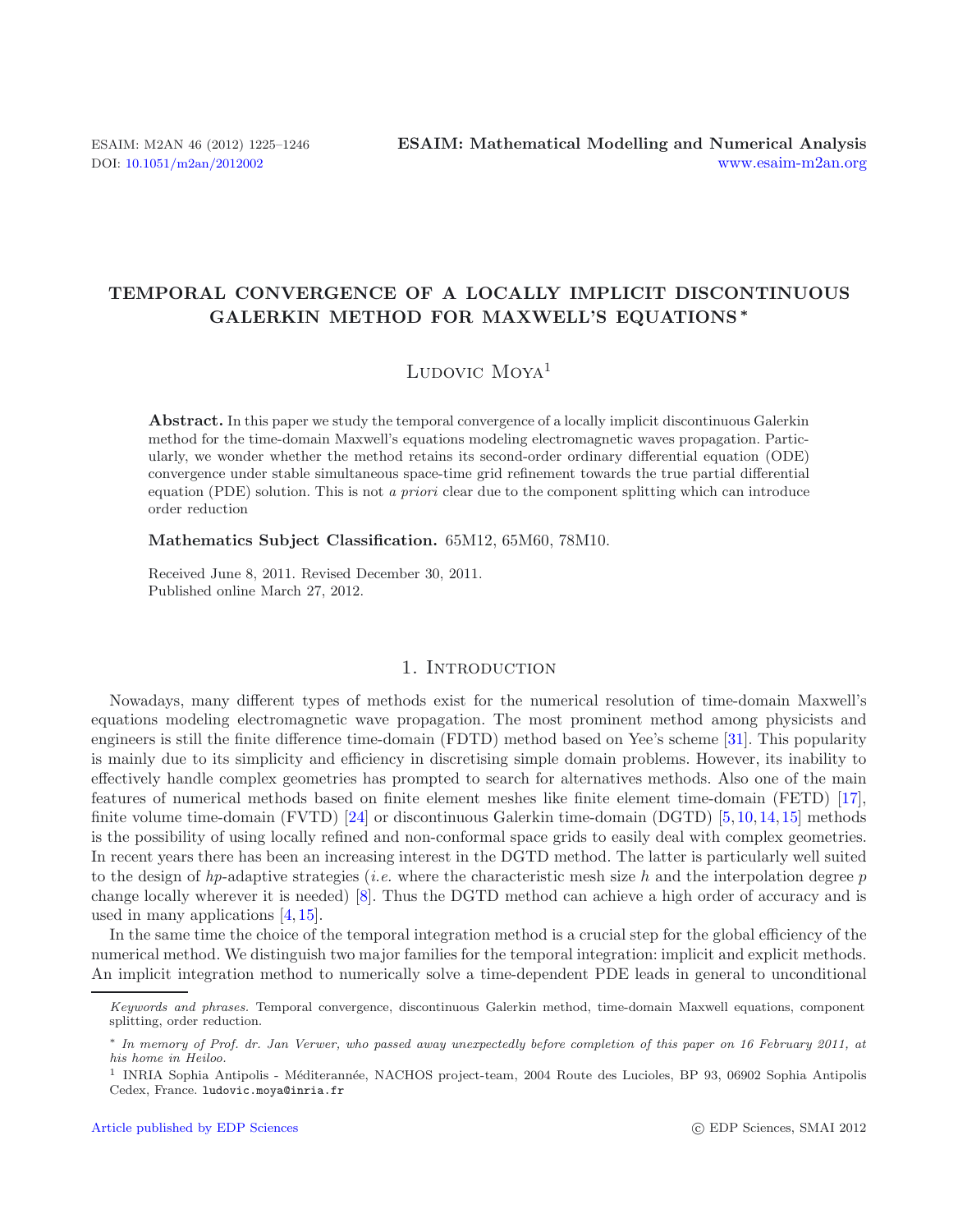stability. Then the time step can be chosen arbitrarily large. However, implicit methods require the solution of large linear systems resulting in a high computational effort. An explicit integration method results in less computational effort per time step, but readily leads to unduly step size restrictions caused by the smallest grid elements. For examples of implicit and explicit integration methods for the semi-discrete Maxwell's equations we refer to  $[3, 29]$  $[3, 29]$  $[3, 29]$  $[3, 29]$  and  $[1, 10]$  $[1, 10]$  $[1, 10]$ , respectively. A possible alternative to overcome step size limitation, induced by local mesh refinements in explicit methods, is to use smaller time steps precisely where the smallest elements are located, given by a local stability criterion. These local time-stepping techniques have been recently studied for second-order wave equations discretized in space by continuous or discontinuous finite element methods in [\[6\]](#page-20-9) and more specifically for the time-domain Maxwell's equations discretized in space by a discontinuous Galerkin method in [\[11,](#page-20-10) [20,](#page-20-11) [26\]](#page-21-3). Considering the strengths of implicit and explicit methods, the authors of [\[7](#page-20-12), [23](#page-21-4), [27\]](#page-21-5) have proposed another alternative: locally implicit time integration methods. More precisely, the smallest grid elements are treated implicitly and the remaining elements explicitly by a technique we call component splitting. If the ratio of fine to coarse elements is small, the most severe step size restrictions are overcome. The counterpart of this approach is having to solve per time step a linear system. But due to the assumed small fine to coarse cell size ratio, the overhead will also be small while the solution can be advanced in time with step sizes determined by the coarse elements. Consequently, these methods are particularly well suited if the local refinement is strongly localized. Note that the method from [\[7,](#page-20-12) [23](#page-21-4)] has been especially designed for a discontinuous Galerkin discretization, while that from [\[27\]](#page-21-5) covers the common spatial discretizations like finite-difference and various finite-element discretizations.

In this paper we study the temporal convergence of the locally implicit DGTD method for Maxwell's equations initially proposed by Piperno in [\[23\]](#page-21-4). In particular we examine whether the method retains its second-order ODE convergence towards the true PDE solution under stable simultaneous space-time grid refinement. This question is legitimate because component splitting can cause order reduction.

The paper is organized as follows. Section [2](#page-1-0) presents the problem and the notations. In Section [3](#page-3-0) we introduce the component splitting and the implicit-explicit method for time-domain Maxwell's equations spatially discretized with a discontinuous Galerkin method. This implicit-explicit integration method is a blend of the explicit one-step second-order Leap-Frog scheme (LF2) and the implicit one-step second-order Crank-Nicolson scheme (CN2). Next we study the temporal convergence order. The different steps of this convergence analysis are the same as in [\[27\]](#page-21-5) where the author proposes another implicit-explicit integration method for the semidiscrete Maxwell's equations. The latter method is also a blend of LF2 and CN2 and retains its second-order ODE convergence towards the true PDE solution under stable simultaneous space-time grid refinement [\[27](#page-21-5)]. In Section [4](#page-13-0) we give some numerical results for 2D Maxwell problems to illustrate the previous convergence analysis. Section [5](#page-18-0) concludes the paper with final remarks and future plans.

### <span id="page-1-1"></span>2. Problem statement

<span id="page-1-0"></span>We consider time-domain Maxwell's equations

$$
\begin{cases}\n\epsilon \ \partial_t E = \text{curl } H - \sigma E - J_E, \\
\mu \ \partial_t H = -\text{curl } E,\n\end{cases}
$$
\n(2.1)

where E and H denote the electric and magnetic field, respectively.  $J_E$  is the given source current and  $\epsilon$ ,  $\mu$ and  $\sigma$  are coefficients representing dielectric permittivity, magnetic permeability and conductivity, respectively. After discretization in space by a DG method we obtain the semi-discrete Maxwell system

$$
\begin{cases}\nM^{\epsilon} \partial_t E = SH - DE + M^{\epsilon} f^E, \\
M^{\mu} \partial_t H = -S^T E + M^{\mu} f^H,\n\end{cases}
$$
\n(2.2)

where, for convenience, we use the same notation for the electric and magnetic fields  $E$  and  $H$  as in the space-continuous case. For more details on DG spatial discretization we refer to [\[7](#page-20-12)]. The matrices  $M^{\epsilon}$ ,  $M^{\mu}$  are the DG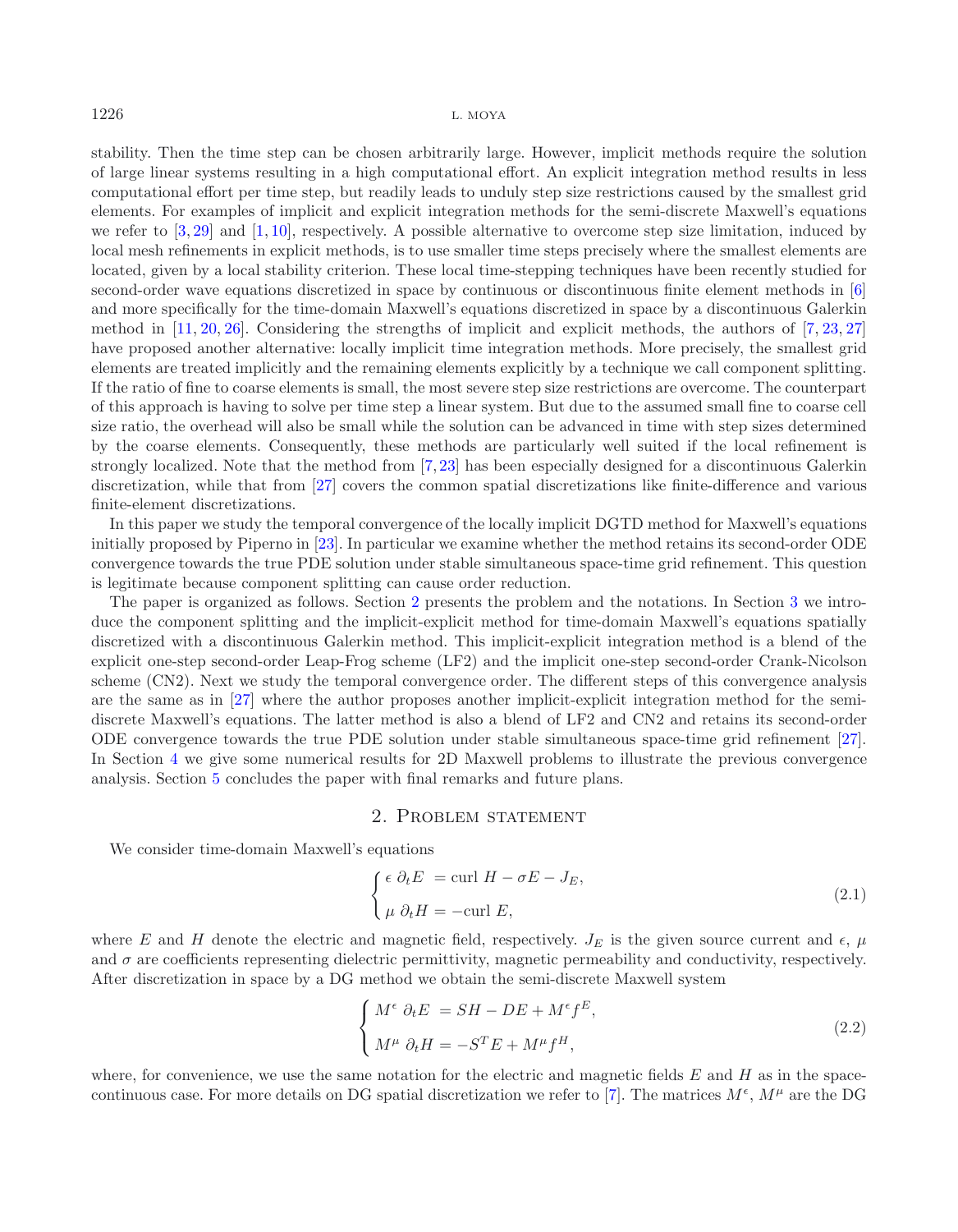mass matrices which contain the values of the dielectric permittivity and magnetic permeability coefficient. The matrix  $S$  emanates from the discretization of the curl operator. The matrix  $D$  is associated with the dissipative conduction term  $-\sigma E$ . Throughout D may be assumed symmetric positive semi-definite. The functions  $f<sup>E</sup>$  and  $f^H$  are associated with source terms. More precisely  $f^E$  represents the given source current  $-J_E$ , but  $f^E$  and  $f^H$  may also contain Dirichlet boundary data.

We can give an equivalent formulation of  $(2.2)$  without mass matrix. As in [\[1](#page-20-8)] we introduce the Cholesky factorizations

$$
M^{\epsilon} = L_{M^{\epsilon}} L_{M^{\epsilon}}^T \text{ and } M^{\mu} = L_{M^{\mu}} L_{M^{\mu}}^T,
$$
\n(2.3)

<span id="page-2-2"></span>where  $L_{M^e}$  and  $L_{M^{\mu}}$  are triangular matrices. Then with  $(2.2)$  we have

<span id="page-2-0"></span>
$$
\begin{cases}\nL_{M^{\epsilon}} L_{M^{\epsilon}}^T \partial_t E = SH - DE + L_{M^{\epsilon}} L_{M^{\epsilon}}^T f^E, \\
L_{M^{\mu}} L_{M^{\mu}}^T \partial_t H = -S^T E + L_{M^{\mu}} L_{M^{\mu}}^T f^H.\n\end{cases} \tag{2.4}
$$

Introducing  $\tilde{E} = L_{M^{\epsilon}}^T E$  and  $\tilde{H} = L_{M^{\mu}}^T H$ , we get

$$
\begin{cases} \partial_t \tilde{E} = L_{M^{\epsilon}}^{-1} S (L_{M^{\mu}}^T)^{-1} \tilde{H} - L_{M^{\epsilon}}^{-1} D (L_{M^{\epsilon}}^T)^{-1} \tilde{E} + L_{M^{\epsilon}}^T f^E, \\ \partial_t \tilde{H} = -L_{M^{\mu}}^{-1} S^T (L_{M^{\epsilon}}^T)^{-1} \tilde{E} + L_{M^{\mu}}^T f^H. \end{cases}
$$
(2.5)

Next we write

$$
\tilde{S} = L_{M^{\epsilon}}^{-1} S (L_{M^{\mu}}^{-1})^T, \tilde{D} = L_{M^{\epsilon}}^{-1} D (L_{M^{\epsilon}}^{-1})^T,
$$
  
\n
$$
\tilde{f}^E = L_{M^{\epsilon}}^T f^E, \qquad \tilde{f}^H = L_{M^{\mu}}^T f^H,
$$
\n(2.6)

and note that

$$
\tilde{S}^T = [L_{M^{\epsilon}}^{-1} S (L_{M^{\mu}}^{-1})^T]^T = L_{M^{\mu}}^{-1} [L_{M^{\epsilon}}^{-1} S]^T = L_{M^{\mu}}^{-1} S^T (L_{M^{\epsilon}}^{-1})^T.
$$
\n(2.7)

Thus we can write the semi-discrete Maxwell system equivalent to [\(2.2\)](#page-1-1) as

<span id="page-2-3"></span><span id="page-2-1"></span>
$$
\begin{cases} \partial_t \tilde{E} = \tilde{S}\tilde{H} - \tilde{D}\tilde{E} + \tilde{f}^E, \\ \partial_t \tilde{H} = -\tilde{S}^T \tilde{E} + \tilde{f}^H. \end{cases}
$$
(2.8)

For convenience of notation and presentation we use the same notation in [\(2.2\)](#page-1-1) and [\(2.8\)](#page-2-0) *i.e.*

$$
\begin{cases} \partial_t E = SH - DE + f^E, \\ \partial_t H = -S^T E + f^H. \end{cases}
$$
\n(2.9)

We will proceed with [\(2.9\)](#page-2-1), the meaning of E, H, S, D,  $f^E$  and  $f^H$  will always be clear from the context or will be precised. In particular results obtained for  $(2.9)$  apply to  $(2.2)$  and vice versa. Note that S emanates from an appropriate DG discretization for the Maxwell problem under consideration and further on we will prove that

$$
S \sim \frac{1}{h}, \quad \text{for } h \to 0,
$$
\n
$$
(2.10)
$$

where the parameter  $h$  denotes the maximum diameter of the (non-uniform) grid elements. Throughout the remainder we will assume initial values at time  $t = 0$  and the source functions  $f^{E}(t)$ ,  $f^{H}(t) \in C^{2}[0, T]$  for an interval [0, T], so that  $E(t)$ ,  $H(t) \in \mathbb{C}^3[0,T]$ .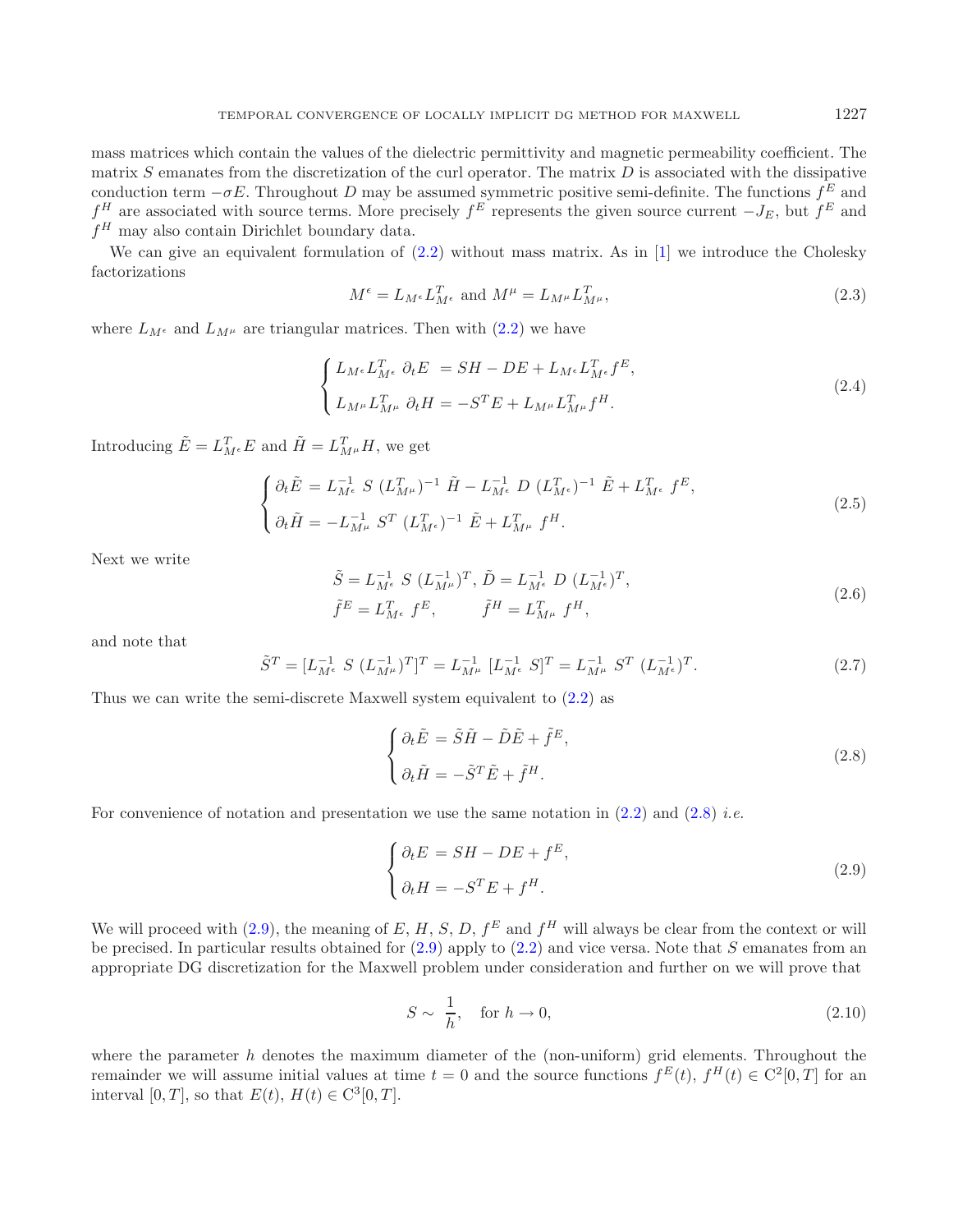# 3. The implicit-explicit DGTD method

<span id="page-3-2"></span><span id="page-3-0"></span>The implicit-explicit integration considered in this note is issued from [\[7,](#page-20-12)[23\]](#page-21-4). As we have previously mentioned it is a blend of the second order LF2 scheme that we write in the three-stage form, emanating from Verlet's method, see [\[23\]](#page-21-4)

$$
\begin{cases}\n\frac{H^{n+\frac{1}{2}} - H^n}{\Delta t/2} & = -S^T E^n + f^H(t_n), \\
\frac{E^{n+1} - E^n}{\Delta t} & = SH^{n+\frac{1}{2}} - \frac{1}{2}D(E^{n+1} + E^n) + \frac{1}{2}(f^E(t_{n+1}) + f^E(t_n)), \\
\frac{H^{n+1} - H^{n+\frac{1}{2}}}{\Delta t/2} & = -S^T E^{n+1} + f^H(t_{n+1}),\n\end{cases} (3.1)
$$

and the second order, unconditionally stable CN2 scheme that we also write in the three-stage form

$$
\begin{cases}\n\frac{H^{n+\frac{1}{2}} - H^n}{\Delta t/2} & = -S^T E^n + f^H(t_n), \\
\frac{E^{n+1} - E^n}{\Delta t} & = SH^{n+1} - \frac{1}{2}D(E^{n+1} + E^n) + \frac{1}{2}(f^E(t_{n+1}) + f^E(t_n)), \\
\frac{H^{n+1} - H^{n+\frac{1}{2}}}{\Delta t/2} & = -S^T E^{n+1} + f^H(t_{n+1}).\n\end{cases} (3.2)
$$

which only differ in the middle stage in the time level for H (see [\[27](#page-21-5)]). Herein  $\Delta t = t_{n+1} - t_n$  denotes the step size and upper indices time levels, as usual.

# **3.1. Component splitting**

The set of grid elements is assumed to be partitioned into two subsets: one made of the smallest elements that will be treated implicitly using the CN2 method and the other one of the remaining elements that will be treated explicitly with the LF2 method. In line with this splitting the problem unknowns are reordered as

<span id="page-3-1"></span>
$$
E = \begin{pmatrix} E_e \\ E_i \end{pmatrix} \quad \text{and} \quad H = \begin{pmatrix} H_e \\ H_i \end{pmatrix}, \tag{3.3}
$$

where the indices  $i$  and  $e$  are associated to the elements of the subset treated implicitly and explicitly, respectively. Likewise the semi-discrete curl operator  $S$  is split into the block form

$$
S = \begin{pmatrix} S_e & -A_{ei} \\ -A_{ie} & S_i \end{pmatrix},
$$
\n(3.4)

for the specific meaning of the block-entries of S we refer to  $[7]$  $[7]$ . D is supposed to be split accordingly into

$$
D = \begin{pmatrix} D_e & 0 \\ 0 & D_i \end{pmatrix},\tag{3.5}
$$

and we write

$$
f^{E} = \begin{pmatrix} f^{E}_{e} \\ f^{E}_{i} \end{pmatrix}, \quad f^{H} = \begin{pmatrix} f^{H}_{e} \\ f^{H}_{i} \end{pmatrix}.
$$
 (3.6)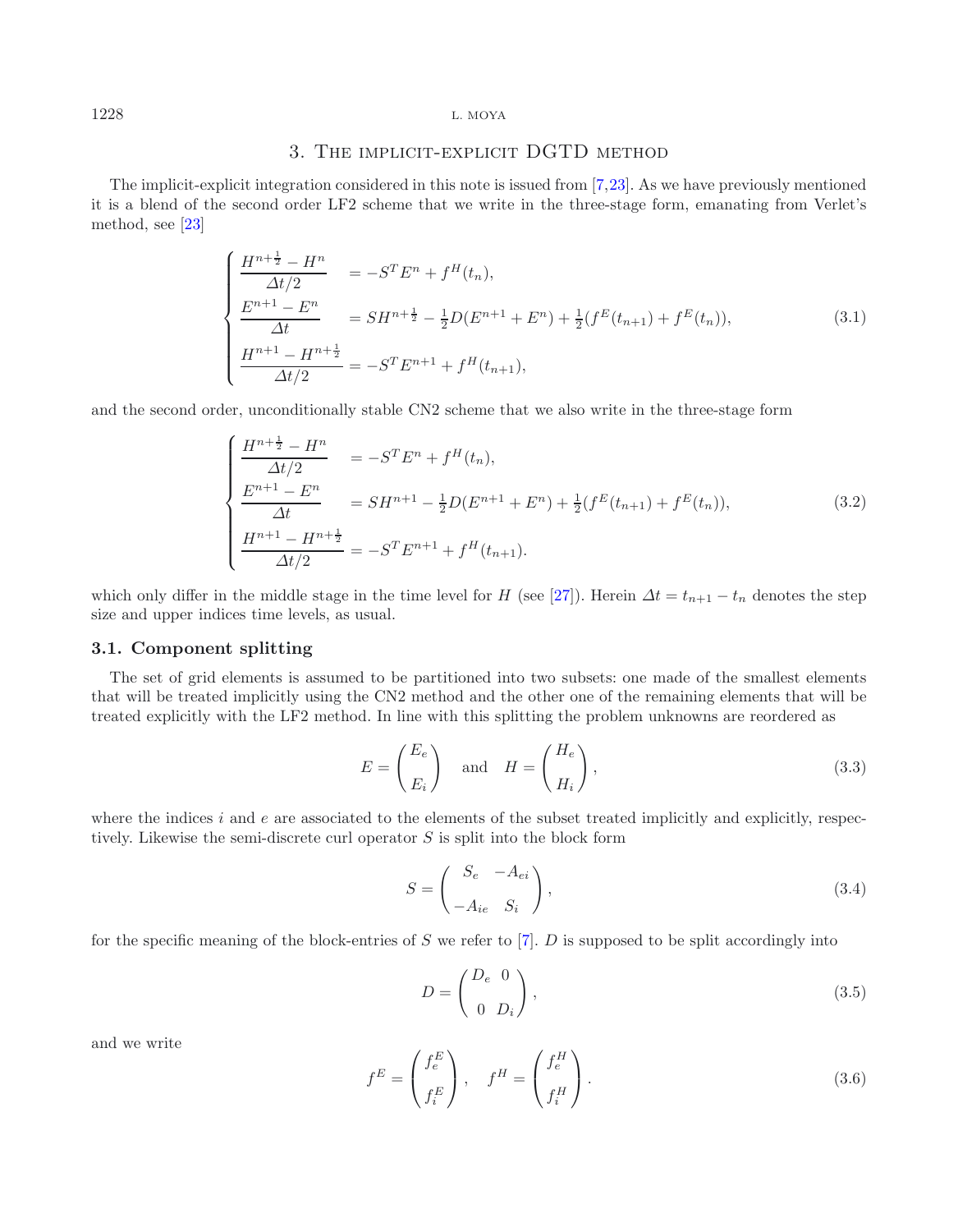Inserting this splitting into [\(2.9\)](#page-2-1) we obtain the system of ODEs

<span id="page-4-1"></span><span id="page-4-0"></span>
$$
\begin{cases}\n\partial_t E_e = S_e H_e - A_{ei} H_i - D_e E_e + f_e^E(t), \\
\partial_t E_i = S_i H_i - A_{ie} H_e - D_i E_i + f_i^E(t), \\
\partial_t H_e = -S_e^T E_e + A_{ie}^T E_i + f_e^H(t), \\
\partial_t H_i = -S_i^T E_i + A_{ei}^T E_e + f_i^H(t).\n\end{cases} (3.7)
$$

### **3.2. The implicit-explicit time integration method**

The implicit-explicit method proposed in [\[7](#page-20-12), [23](#page-21-4)] is a blend of LF2 and CN2 applied to [\(3.7\)](#page-4-0). It reads

$$
\begin{cases}\n\frac{H_e^{n+1/2} - H_e^n}{\Delta t/2} = -S_e^T E_e^n + A_{ie}^T E_i^n + f_e^H(t_n), \\
\frac{E_e^{n+1/2} - E_e^n}{\Delta t/2} = S_e H_e^{n+1/2} - A_{ei} H_i^n - D_e E_e^n + f_e^E(t_n), \\
\frac{E_i^{n+1} - E_i^n}{\Delta t} = S_i \left(\frac{H_i^{n+1} + H_i^n}{2}\right) - A_{ie} H_e^{n+1/2} \\
\frac{D_i}{2} \left(\frac{E_i^{n+1} + E_i^n}{2}\right) + \frac{f_e^E(t_{n+1}) + f_e^E(t_n)}{2}, \\
\frac{H_i^{n+1} - H_i^n}{\Delta t} = -S_i^T \left(\frac{E_i^{n+1} + E_i^n}{2}\right) + A_{ei}^T E_e^{n+1/2} + \frac{f_i^H(t_{n+1}) + f_i^H(t_n)}{2}, \\
\frac{E_e^{n+1} - E_e^{n+1/2}}{\Delta t/2} = S_e H_e^{n+1/2} - A_{ei} H_i^{n+1} - D_e E_e^{n+1} + f_e^E(t_{n+1}), \\
\frac{H_e^{n+1} - H_e^{n+1/2}}{\Delta t/2} = -S_e^T E_e^{n+1} + A_{ie}^T E_i^{n+1} + f_e^H(t_{n+1}).\n\end{cases} (3.8)
$$

For the stability analysis of this method we refer to [\[7](#page-20-12)]. The proof is based on the conservation of a discrete electromagnetic energy. It is proved that this energy is a positive quadratic form of the numerical unknowns  $E_e^n$ ,  $E_i^n$ ,  $H_e^n$  and  $H_i^n$  under a condition on the time step size. Consequently the non-dissipative nature of the method yields to the stability of the method.

### **3.3.** Matrix behavior for  $h \to 0$

In this subsection we are interested in the behavior of the matrices in  $(3.8)$  for  $h \to 0$ . This is an essential point for convergence analysis because some of these matrices can lie at the origin of order reduction. Let us consider the general case of dimension d  $(d = 1, 2 \text{ or } 3)$ . First we investigate the behavior of the matrices in the formulation with the mass matrices. Thereafter we will be able to deduce the behavior of the matrices in [\(3.8\)](#page-4-1).

We reintroduce the notation with a tilde for the elements involved in the formulation without mass matrix (see [\(2.8\)](#page-2-0)) in order to avoid confusion. The specific meaning of the block-entries of the different matrices involved in the formulation with mass matrices can be found in [\[7\]](#page-20-12). First we observe that the mass matrices are only composed of volumic terms, hence we have

$$
M^{\epsilon}, M^{\mu} \sim h^{d}, \text{ for } h \to 0. \tag{3.9}
$$

Thus

$$
L_{M^{\epsilon}}, L_{M^{\epsilon}}^T, L_{M^{\mu}} \text{ and } L_{M^{\mu}}^T \sim h^{\frac{d}{2}}, \text{ for } h \to 0.
$$
 (3.10)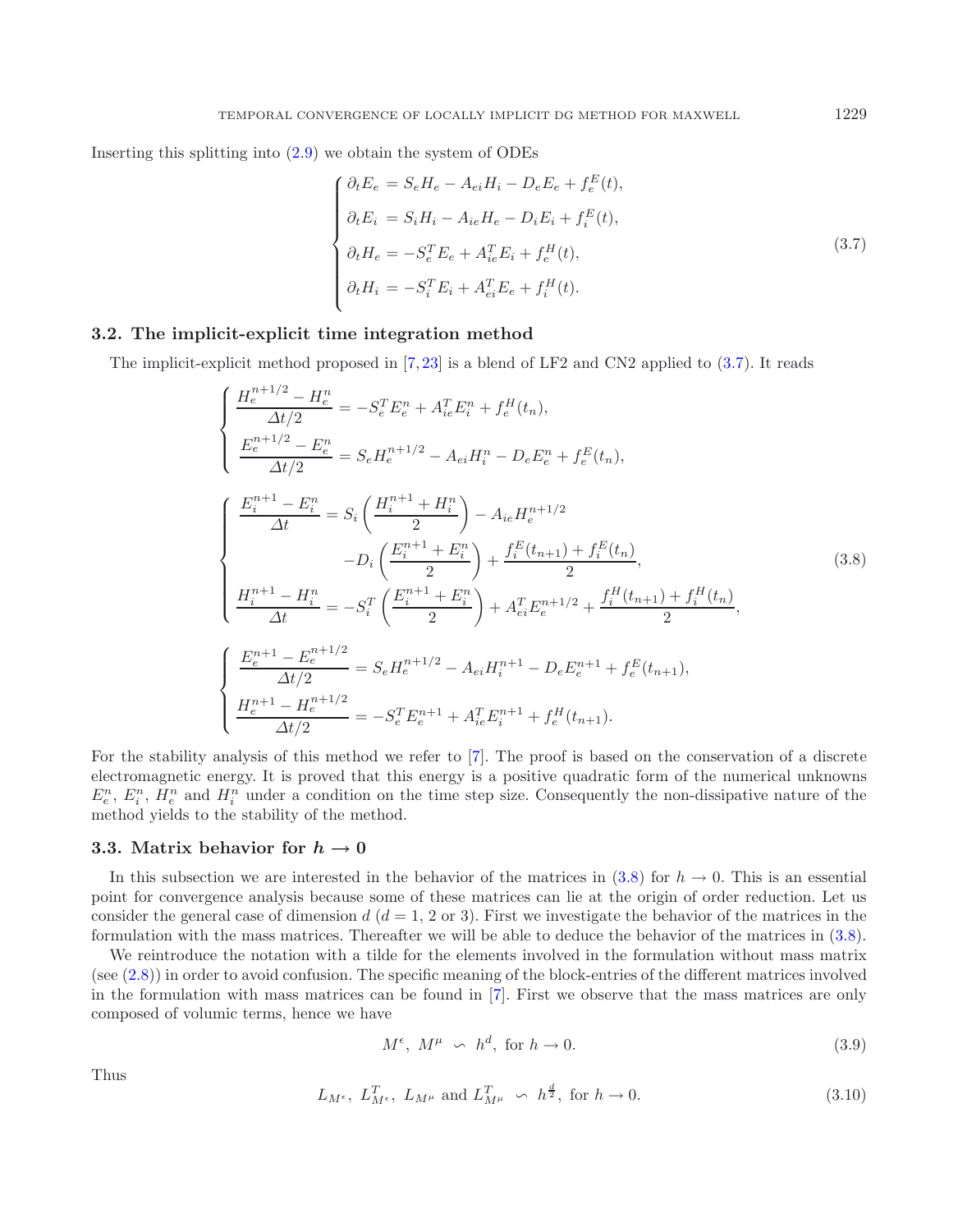The matrices  $S_e$  and  $S_i$  are composed of volumic and surfacic terms, hence

<span id="page-5-4"></span><span id="page-5-1"></span><span id="page-5-0"></span>
$$
S_e \text{ and } S_i \sim h^{d-1}, \text{ for } h \to 0. \tag{3.11}
$$

The matrices  $A_{ei}$  and  $A_{ie}$  represent surfacic terms (interface matrices). Hence

$$
A_{ei} \text{ and } A_{ie} \sim h^{d-1}, \text{ for } h \to 0 \tag{3.12}
$$

and from the block form of the matrix  $S$  (see  $(3.4)$ ) we deduce with  $(3.11)$  and  $(3.12)$  that

$$
S \sim h^{d-1}, \text{ for } h \to 0. \tag{3.13}
$$

From  $(2.6)$  we get

$$
\tilde{S} = L_{M^{\epsilon}}^{-1} S (L_{M^{\mu}}^{-1})^T,
$$
\n(3.14)

then with the behaviors above we deduce that for  $h \to 0$ 

<span id="page-5-3"></span>
$$
\tilde{S}_e, \tilde{S}_i = \mathcal{O}\left(\frac{1}{h}\right), \n\tilde{A}_{ei}, \tilde{A}_{ie} = \mathcal{O}\left(\frac{1}{h}\right),
$$
\n(3.15)

<span id="page-5-5"></span>and we have the expected behavior  $(2.10)$  for  $\tilde{S}$ .

### **3.4. Temporal convergence**

In this section we are interested in the PDE convergence of method  $(3.8)$ . More precisely, we will examine whether the method retains its second-order ODE convergence under stable simultaneous space-time grid refinement  $\Delta t \sim h$ ,  $h \to 0$  towards the true PDE solution. This is not *a priori* clear due to the component splitting which can introduce order reduction through error constants which grow with  $h^{-1}$ , for  $h \to 0$ .

This section is organized in four subsections. In Section [3.4.1](#page-5-2) we will eliminate the intermediate values of [\(3.8\)](#page-4-1) to get an equivalent one step formula from  $t_n$  to  $t_{n+1}$  that we will use for our convergence analysis. In Section [3.4.2](#page-7-0) we will introduce the perturbed method obtained by substituting the true PDE solution restricted to the assumed space grid into [\(3.7\)](#page-4-0), and defects (space-time truncation errors) obtained by substituting this true PDE solution into the equivalent one step formula of our method. In Section [3.4.3](#page-8-0) we will define the common one-step recurrence relation for the global error. In Section [3.4.4](#page-9-0) we will point out the order reduction mentioned above. Finally in Section [3.4.5](#page-10-0) we will see that this order reduction, affecting the local error, may (partly) cancel in the transition from the local to the global error.

### <span id="page-5-2"></span>*3.4.1. Elimination of intermediates values*

First we treat  $H_e$ . From the first and last equations of  $(3.8)$  we get

$$
H_e^{n+\frac{1}{2}} = H_e^n - \frac{\Delta t}{2} S_e^T E_e^n + \frac{\Delta t}{2} A_{ie}^T E_i^n + \frac{\Delta t}{2} f_e^H(t_n),
$$
  
\n
$$
H_e^{n+\frac{1}{2}} = H_e^{n+1} + \frac{\Delta t}{2} S_e^T E_e^{n+1} - \frac{\Delta t}{2} A_{ie}^T E_i^{n+1} + \frac{\Delta t}{2} f_e^H(t_{n+1}).
$$
\n(3.16)

Inserting the first equation of  $(3.16)$  into the last equation of  $(3.8)$  yields

$$
H_e^{n+1} = H_e^n - \frac{\Delta t}{2} S_e^T (E_e^n + E_e^{n+1}) + \frac{\Delta t}{2} A_{ie}^T (E_i^n + E_i^{n+1}) + \frac{\Delta t}{2} (f_e^H(t_n) + f_e^H(t_{n+1})).
$$
 (3.17)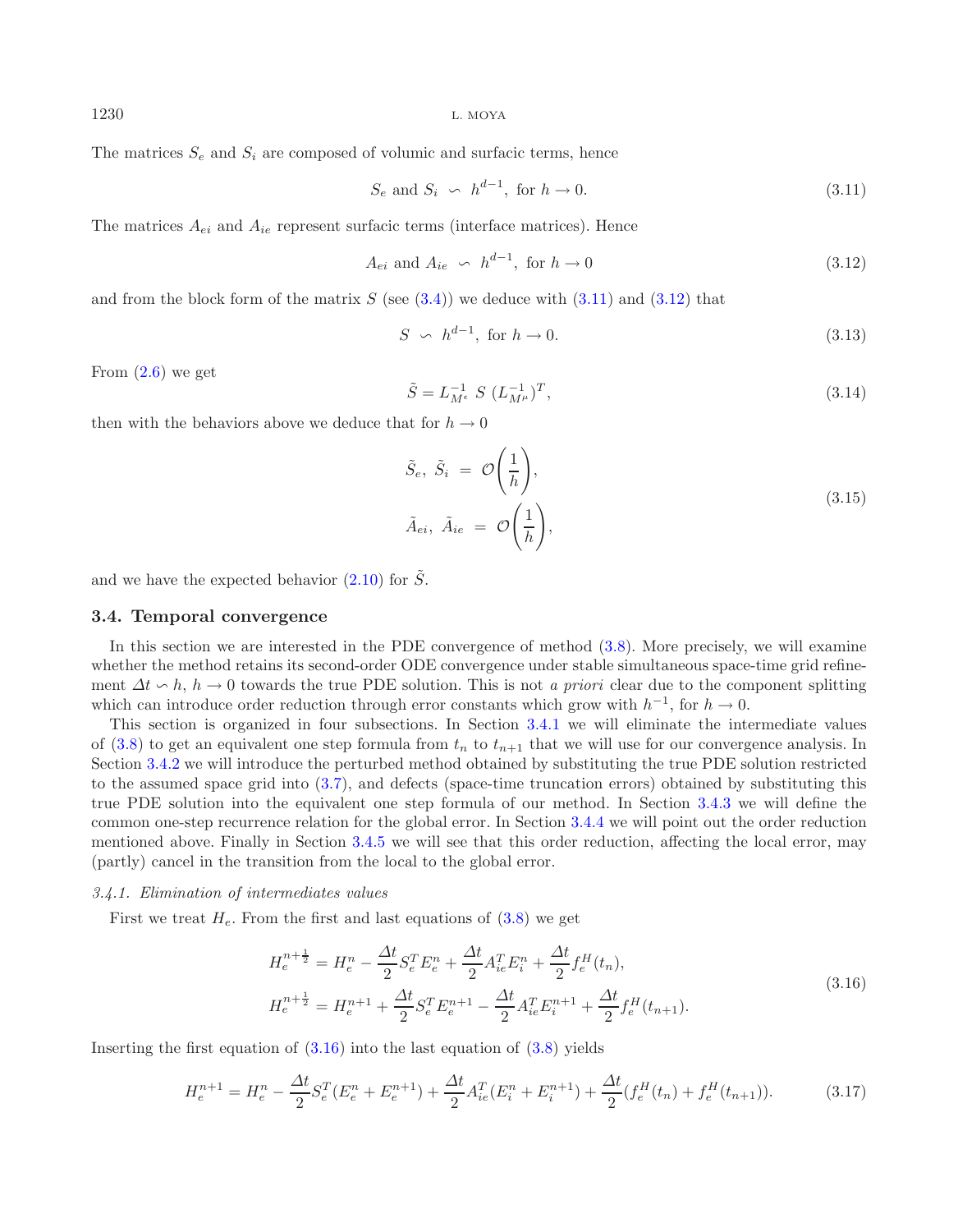Next we treat  $E_e$ . From the second and fifth equations of  $(3.8)$  we get

<span id="page-6-0"></span>
$$
E_e^{n+\frac{1}{2}} = E_e^n + \frac{\Delta t}{2} S_e H_e^{n+\frac{1}{2}} - \frac{\Delta t}{2} A_{ei} H_i^n - \frac{\Delta t}{2} D_e E_e^n + \frac{\Delta t}{2} f_e^E(t_n),
$$
  
\n
$$
E_e^{n+\frac{1}{2}} = E_e^{n+1} - \frac{\Delta t}{2} S_e H_e^{n+\frac{1}{2}} + \frac{\Delta t}{2} A_{ei} H_i^{n+1} + \frac{\Delta t}{2} D_e E_e^{n+1} - \frac{\Delta t}{2} f_e^E(t_{n+1}).
$$
\n(3.18)

Inserting the first equation of [\(3.18\)](#page-6-0) and half of each expression of [\(3.16\)](#page-5-3) for  $H_e^{n+\frac{1}{2}}$  into the fifth equation of [\(3.8\)](#page-4-1) yields

$$
E_e^{n+1} = E_e^n + \frac{\Delta t}{2} S_e (H_e^n + H_e^{n+1}) - \frac{\Delta t}{2} A_{ei} (H_i^n + H_i^{n+1}) - \frac{\Delta t}{2} D_e (E_e^n + E_e^{n+1}) + \frac{\Delta t}{2} (f_e^E(t_n) + f_e^E(t_{n+1}))
$$
  
+ 
$$
\frac{\Delta t^2}{4} S_e (-S_e^T E_e^n + A_{ie}^T E_i^n) + \frac{\Delta t^2}{4} S_e (S_e^T E_e^{n+1} - A_{ie}^T E_i^{n+1}) + \frac{\Delta t^2}{4} S_e (f_e^H(t_n) + f_e^H(t_{n+1})).
$$
\n(3.19)

Now we consider  $H_i$ . Inserting half of each expression of  $(3.18)$  for  $E_e^{n+\frac{1}{2}}$  in the fourth equation of  $(3.8)$  gives

<span id="page-6-1"></span>
$$
H_{i}^{n+1} = H_{i}^{n} - \frac{\Delta t}{2} S_{i}^{T} (E_{i}^{n} + E_{i}^{n+1}) + \frac{\Delta t}{2} A_{ei}^{T} (E_{e}^{n} + E_{e}^{n+1}) + \frac{\Delta t}{2} (f_{i}^{H}(t_{n}) + f_{i}^{H}(t_{n+1})) + \frac{\Delta t^{2}}{4} A_{ei}^{T} A_{ei} (H_{i}^{n+1} - H_{i}^{n}) + \frac{\Delta t^{2}}{4} A_{ei}^{T} D_{e} (E_{e}^{n+1} - E_{e}^{n}) + \frac{\Delta t^{2}}{4} A_{ei}^{T} (f_{e}^{E}(t_{n}) + f_{e}^{E}(t_{n+1})).
$$
\n(3.20)

Finally we treat  $E_i$ . Inserting half of each expression of  $(3.16)$  for  $H_e^{n+\frac{1}{2}}$  in the third equation of  $(3.8)$  yields

$$
E_i^{n+1} = E_i^n + \frac{\Delta t}{2} S_i (H_i^n + H_i^{n+1}) - \frac{\Delta t}{2} A_{ie} (H_e^n + H_e^{n+1}) - \frac{\Delta t}{2} D_i (E_i^n + E_i^{n+1}) + \frac{\Delta t}{2} (f_i^E(t_n) + f_i^E(t_{n+1}))
$$
  

$$
- \frac{\Delta t^2}{4} A_{ie} (-S_e^T E_e^n + A_{ie}^T E_i^n) - \frac{\Delta t^2}{4} A_{ie} (S_e^T E_e^{n+1} - A_{ie}^T E_i^{n+1}) - \frac{\Delta t^2}{4} A_{ie} (f_e^H(t_n) + f_e^H(t_{n+1})).
$$
\n(3.21)

The equivalent method of [\(3.8\)](#page-4-1) with its intermediate values eliminated thus reads

$$
E_{e}^{n+1} = E_{e}^{n} + \frac{\Delta t}{2} S_{e} (H_{e}^{n} + H_{e}^{n+1}) - \frac{\Delta t}{2} A_{ei} (H_{i}^{n} + H_{i}^{n+1}) - \frac{\Delta t}{2} D_{e} (E_{e}^{n} + E_{e}^{n+1}) + \frac{\Delta t}{2} (f_{e}^{E}(t_{n}) + f_{e}^{E}(t_{n+1}))
$$
  
\n
$$
+ \frac{\Delta t^{2}}{4} S_{e} [(-S_{e}^{T} E_{e}^{n} + A_{ie}^{T} E_{i}^{n}) - (S_{e}^{T} E_{e}^{n+1} - A_{ie}^{T} E_{i}^{n+1})] + \frac{\Delta t^{2}}{4} S_{e} (f_{e}^{H}(t_{n}) + f_{e}^{H}(t_{n+1})),
$$
  
\n
$$
E_{i}^{n+1} = E_{i}^{n} + \frac{\Delta t}{2} S_{i} (H_{i}^{n} + H_{i}^{n+1}) - \frac{\Delta t}{2} A_{ie} (H_{e}^{n} + H_{e}^{n+1}) - \frac{\Delta t}{2} D_{i} (E_{i}^{n} + E_{i}^{n+1}) + \frac{\Delta t}{2} (f_{i}^{E}(t_{n}) + f_{i}^{E}(t_{n+1}))
$$
  
\n
$$
- \frac{\Delta t^{2}}{4} A_{ie} [(-S_{e}^{T} E_{e}^{n} + A_{ie}^{T} E_{i}^{n}) - (S_{e}^{T} E_{e}^{n+1} - A_{ie}^{T} E_{i}^{n+1})] - \frac{\Delta t^{2}}{4} A_{ie} (f_{e}^{H}(t_{n}) + f_{e}^{H}(t_{n+1})),
$$
  
\n
$$
H_{e}^{n+1} = H_{e}^{n} - \frac{\Delta t}{2} S_{e}^{T} (E_{e}^{n} + E_{e}^{n+1}) + \frac{\Delta t}{2} A_{ie}^{T} (E_{i}^{n} + E_{i}^{n+1}) + \frac{\Delta t}{2} (f_{e}^{H}(t_{n}) + f_{e}^{H}(t_{n+1})),
$$
  
\n
$$
H_{i}^{n+1} = H_{i}^{n} - \frac{\Delta t}{2} S_{i}^{T} (E_{
$$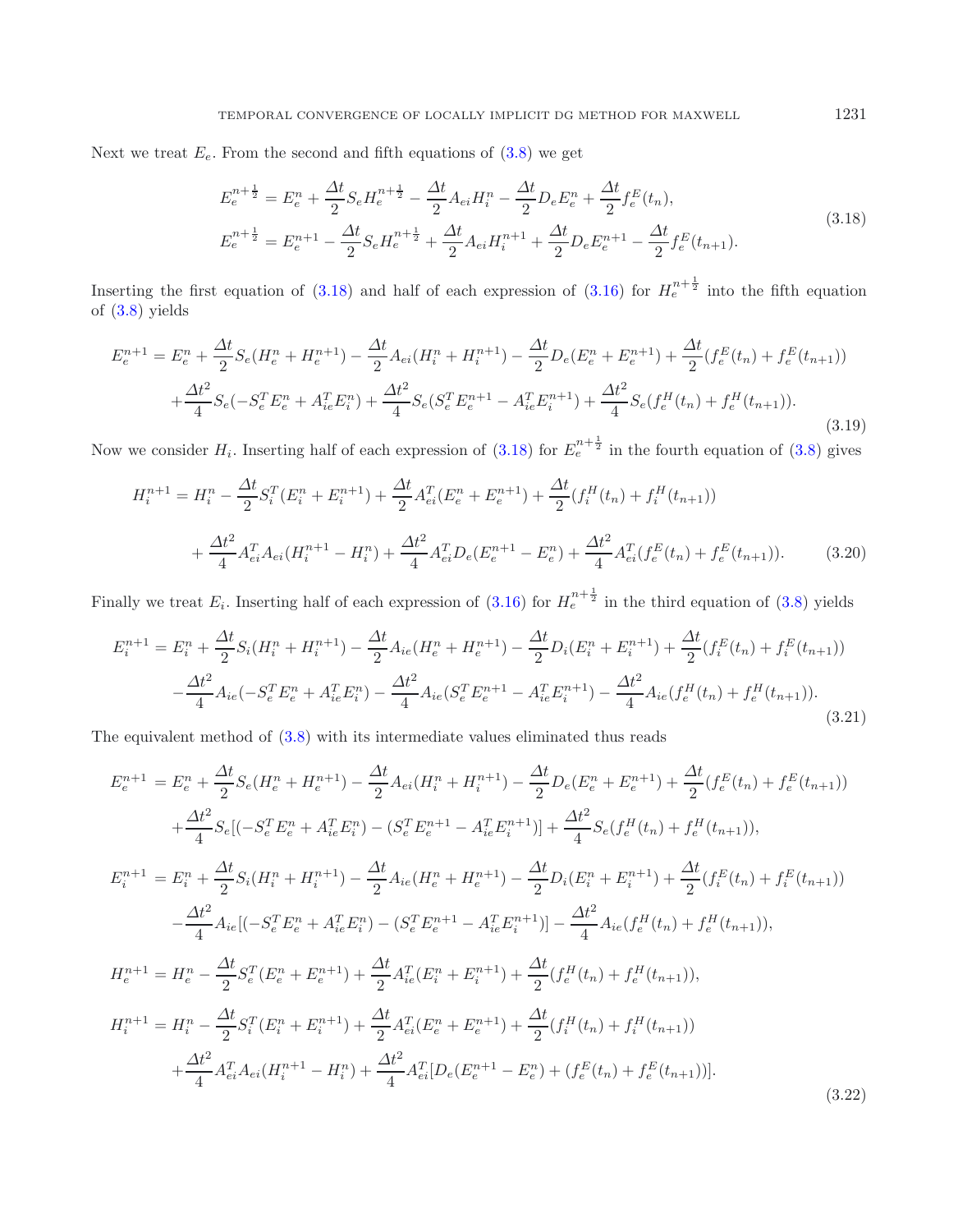# <span id="page-7-0"></span>*3.4.2. The perturbed method and defects for the PDE solution*

Let  $E_e^h(t)$  denote at time t the true solution of the PDE problem restricted to the assumed space grid that we have approximated with the semi-discrete system  $(3.7)$ .  $E_e^{\overline{h}}(t_n)$  thus represents the vector that is approximated by  $E_e^n$ . Assume the same notation for  $E_i$ ,  $H_e$  and  $H_i$ . Substituting  $E_e^h(t)$ ,  $E_i^h(t)$ ,  $H_e^h(t)$  and  $H_i^h(t)$  into [\(3.7\)](#page-4-0) reveals the spatial truncation errors

<span id="page-7-2"></span>
$$
\begin{cases}\n\frac{\mathrm{d}}{\mathrm{d}t}E_e^h(t) = S_e H_e^h(t) - A_{ei} H_i^h(t) - D_e E_e^h(t) + f_e^E(t) + \sigma_e^E(t), \\
\frac{\mathrm{d}}{\mathrm{d}t}E_i^h(t) = S_i H_i^h(t) - A_{ie} H_e^h(t) - D_i E_i^h(t) + f_i^E(t) + \sigma_i^E(t), \\
\frac{\mathrm{d}}{\mathrm{d}t}H_e^h(t) = -S_e^T E_e^h(t) + A_{ie}^T E_i^h(t) + f_e^H(t) + \sigma_e^H(t), \\
\frac{\mathrm{d}}{\mathrm{d}t}H_i^h(t) = -S_i^T E_i^h + A_{ei}^T E_e^h(t) + f_i^H(t) + \sigma_i^H(t),\n\end{cases}
$$
\n(3.23)

where  $\sigma_e^E(t)$ ,  $\sigma_i^E(t)$ ,  $\sigma_e^H(t)$  and  $\sigma_i^H(t)$  denote the spatial truncation errors.

Substituting  $E_e^h(t)$ ,  $E_i^h(t)$ ,  $H_e^h(t)$  and  $H_i^h(t)$  into [\(3.22\)](#page-6-1) reveals the defects for the PDE solution (space-time truncation errors) and gives what we call the perturbed method

$$
E_{e}^{h}(t_{n+1}) = E_{e}^{h}(t_{n}) + \frac{\Delta t}{2} S_{e}(H_{e}^{h}(t_{n}) + H_{e}^{h}(t_{n+1})) - \frac{\Delta t}{2} A_{ei}(H_{i}^{h}(t_{n}) + H_{i}^{h}(t_{n+1}))
$$
  
\n
$$
- \frac{\Delta t}{2} D_{e}(E_{e}^{h}(t_{n}) + E_{e}^{h}(t_{n+1})) + \frac{\Delta t}{2} (f_{e}^{E}(t_{n}) + f_{e}^{E}(t_{n+1}))
$$
  
\n
$$
+ \frac{\Delta t^{2}}{4} S_{e} [(-S_{e}^{T} E_{e}^{h}(t_{n}) + A_{ie}^{T} E_{i}^{h}(t_{n})) - (S_{e}^{T} E_{e}^{h}(t_{n+1}) - A_{ie}^{T} E_{i}^{h}(t_{n+1}))]
$$
  
\n
$$
+ \frac{\Delta t^{2}}{4} S_{e}(f_{e}^{H}(t_{n}) + f_{e}^{H}(t_{n+1})) + \Delta t \delta_{e,n}^{E},
$$
  
\n
$$
E_{i}^{h}(t_{n+1}) = E_{i}^{h}(t_{n}) + \frac{\Delta t}{2} S_{i}(H_{i}^{h}(t_{n}) + H_{i}^{h}(t_{n+1})) - \frac{\Delta t}{2} A_{ie}(H_{e}^{h}(t_{n}) + H_{e}^{h}(t_{n+1}))
$$
  
\n
$$
- \frac{\Delta t}{2} D_{i}(E_{i}^{h}(t_{n}) + E_{i}^{h}(t_{n+1})) + \frac{\Delta t}{2} (f_{e}^{E}(t_{n}) + f_{e}^{E}(t_{n+1}))
$$
  
\n
$$
- \frac{\Delta t^{2}}{2} A_{ie}(f_{e}^{H}(t_{n}) + f_{e}^{H}(t_{n+1})) + \Delta t \delta_{i,n}^{E},
$$
  
\n
$$
H_{e}^{h}(t_{n+1}) = H_{e}^{h}(t_{n}) - \frac{\Delta t}{2} S_{e}^{T}(E_{e}^{h}(t_{n}) + E_{e}^{h}(t_{n+1})) + \Delta t \delta_{i,n}^{E},
$$
  
\n
$$
H_{e}^{h}(t_{n+1}) = H_{e}^{h}(t_{n}) - \frac{\Delta
$$

where  $\delta_{e,n}^E$ ,  $\delta_{i,n}^E$ ,  $\delta_{e,n}^H$  and  $\delta_{i,n}^H$  denote the defects for the PDE solution.

<span id="page-7-1"></span>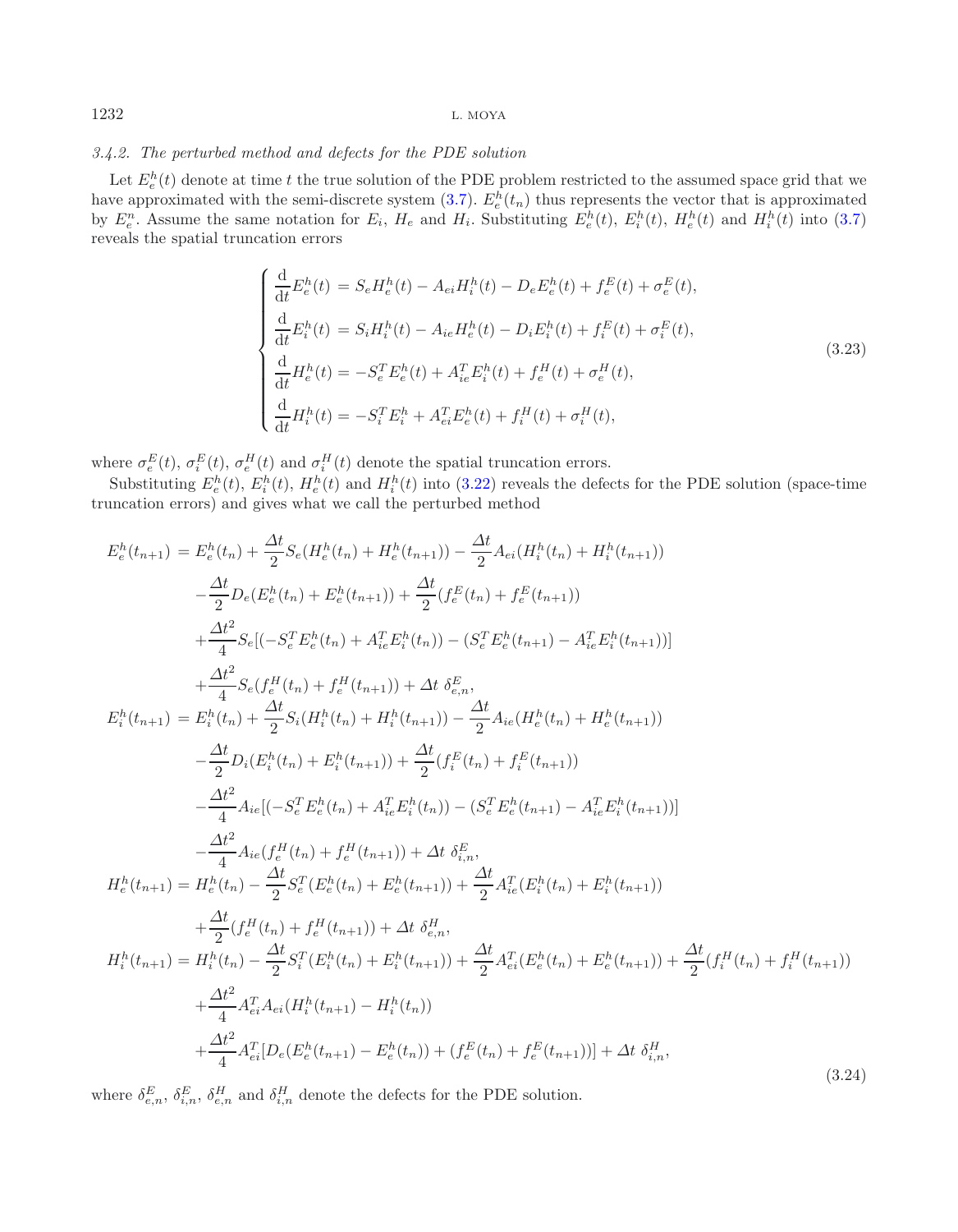<span id="page-8-4"></span>Eliminating all source term contributions  $f_e^E$ ,  $f_i^E$ ,  $f_e^H$  and  $f_i^H$  [\(3.23\)](#page-7-1) yields

<span id="page-8-3"></span>
$$
\delta_{e,n}^{E} = \delta_{E_{e}^{h}} + \frac{\Delta t}{4} S_{e} \frac{d}{dt} (H_{e}^{h}(t_{n+1}) - H_{e}^{h}(t_{n})) + \frac{1}{2} (\sigma_{e}^{E}(t_{n}) + \sigma_{e}^{E}(t_{n+1})) + \frac{\Delta t}{4} S_{e} (\sigma_{e}^{H}(t_{n}) + \sigma_{e}^{H}(t_{n+1})),
$$
  
\n
$$
\delta_{i,n}^{E} = \delta_{E_{i}^{h}} - \frac{\Delta t}{4} A_{ie} \frac{d}{dt} (H_{e}^{h}(t_{n+1}) - H_{e}^{h}(t_{n})) + \frac{1}{2} (\sigma_{i}^{E}(t_{n}) + \sigma_{i}^{E}(t_{n+1})) - \frac{\Delta t}{4} A_{ie} (\sigma_{e}^{H}(t_{n}) + \sigma_{e}^{H}(t_{n+1})),
$$
  
\n
$$
\delta_{e,n}^{H} = \delta_{H_{e}^{h}} + \frac{1}{2} (\sigma_{e}^{H}(t_{n}) + \sigma_{e}^{H}(t_{n+1}))
$$
  
\n
$$
\delta_{i,n}^{H} = \delta_{H_{i}^{h}} - \frac{\Delta t}{4} A_{ei}^{T} S_{e} (H_{e}^{h}(t_{n+1}) - H_{e}^{h}(t_{n})) + \frac{\Delta t}{4} A_{ei}^{T} \frac{d}{dt} (E_{e}^{h}(t_{n+1}) - E_{e}^{h}(t_{n}))
$$
  
\n
$$
+ \frac{1}{2} (\sigma_{i}^{H}(t_{n}) + \sigma_{i}^{H}(t_{n+1})) + \frac{\Delta t}{4} A_{ei}^{T} (\sigma_{e}^{E}(t_{n}) + \sigma_{e}^{E}(t_{n+1})),
$$
\n(3.25)

where  $\delta_{E_e^h}$  denotes the implicit trapezoidal (CN) rule defect (see [\[27\]](#page-21-5)) for variable  $E_e^h$  (similarly for  $E_i^h$ ,  $H_e^h$  and  $H_i^h$ , *i.e.* 

<span id="page-8-1"></span>
$$
\delta_{E_e^h}(t) = \frac{E_e^h(t + \Delta t) - E_e^h(t)}{\Delta t} - \frac{1}{2} \frac{d}{dt} (E_e^h(t + \Delta t) + E_e^h(t)).
$$
\n(3.26)

### <span id="page-8-0"></span>*3.4.3. The error scheme*

Let  $\varepsilon_{e,n}^E = E_e^h(t_n) - E_e^n$  denote the global error (similarly we introduce  $\varepsilon_{i,n}^E$ ,  $\varepsilon_{e,n}^H$  and  $\varepsilon_{i,n}^H$ ). Substracting [\(3.22\)](#page-6-1) and [\(3.24\)](#page-7-2) we obtain the error scheme

$$
\varepsilon_{e,n+1}^{E} = \varepsilon_{e,n}^{E} + \frac{\Delta t}{2} S_e(\varepsilon_{e,n}^{H} + \varepsilon_{e,n+1}^{H}) - \frac{\Delta t}{2} A_{ei}(\varepsilon_{i,n}^{H} + \varepsilon_{i,n+1}^{H}) - \frac{\Delta t}{2} D_e(\varepsilon_{e,n}^{E} + \varepsilon_{e,n+1}^{E}) \n+ \frac{\Delta t^2}{4} S_e[(-S_e^T \varepsilon_{e,n}^{E} + A_{ie}^T \varepsilon_{i,n}^{E}) - (S_e^T \varepsilon_{e,n+1}^{E} - A_{ie}^T \varepsilon_{i,n+1}^{E})] + \Delta t \delta_{e,n}^{E},
$$
\n
$$
\varepsilon_{i,n+1}^{E} = \varepsilon_{i,n}^{E} + \frac{\Delta t}{2} S_i(\varepsilon_{i,n}^{H} + \varepsilon_{i,n+1}^{H}) - \frac{\Delta t}{2} A_{ie}(\varepsilon_{e,n}^{H} + \varepsilon_{e,n+1}^{H}) - \frac{\Delta t}{2} D_i(\varepsilon_{i,n}^{E} + \varepsilon_{i,n+1}^{E}) \n- \frac{\Delta t^2}{4} A_{ie} [(-S_e^T \varepsilon_{e,n}^{E} + A_{ie}^T \varepsilon_{i,n}^{E}) - (S_e^T \varepsilon_{e,n+1}^{E} - A_{ie}^T \varepsilon_{i,n+1}^{E})] + \Delta t \delta_{i,n}^{E},
$$
\n
$$
\varepsilon_{e,n+1}^{H} = \varepsilon_{e,n}^{H} - \frac{\Delta t}{2} S_e^T(\varepsilon_{e,n}^{E} + \varepsilon_{e,n+1}^{E}) + \frac{\Delta t}{2} A_{ie}^T(\varepsilon_{i,n}^{E} + \varepsilon_{i,n+1}^{E}) + \Delta t \delta_{e,n}^{H},
$$
\n
$$
H = \frac{\Delta t}{2} A_{ie}^T(\varepsilon_{e,n}^{E} + \varepsilon_{e,n+1}^{E}) - \frac{\Delta t}{2} A_{ie}^T(\varepsilon_{e,n}^{E} + \varepsilon_{i,n+1}^{E}) + \Delta t \delta_{e,n}^{H},
$$
\n(3.27)

$$
\varepsilon_{i,n+1}^{H} = \varepsilon_{i,n}^{H} - \frac{\Delta t}{2} S_{i}^{T} (\varepsilon_{i,n}^{E} + \varepsilon_{i,n+1}^{E}) + \frac{\Delta t}{2} A_{ei}^{T} (\varepsilon_{e,n}^{E} + \varepsilon_{e,n+1}^{E}) + \frac{\Delta t^{2}}{4} A_{ei}^{T} A_{ei} (\varepsilon_{i,n+1}^{H} - \varepsilon_{i,n}^{H}) + \frac{\Delta t^{2}}{4} A_{ei}^{T} D_{e} (\varepsilon_{e,n+1}^{E} - \varepsilon_{e,n}^{E}) + \Delta t \delta_{i,n}^{H}.
$$

Let

<span id="page-8-2"></span>
$$
\varepsilon_n = \begin{pmatrix} \varepsilon_{e,n}^E \\ \varepsilon_{i,n}^E \\ \varepsilon_{i,n}^H \\ \varepsilon_{i,n}^H \end{pmatrix} \quad \text{and} \quad \delta_n = \begin{pmatrix} \delta_{e,n}^E \\ \delta_{e,n}^E \\ \delta_{i,n}^H \\ \delta_{i,n}^H \end{pmatrix}, \tag{3.28}
$$

then from [\(3.27\)](#page-8-1) we can write the global error in a more compact form (one-step recurrence relation)

$$
\varepsilon_{n+1} = R\varepsilon_n + \Delta t \rho_n, \quad R = R_L^{-1} R_R, \quad \rho_n = R_L^{-1} \delta_n,
$$
\n(3.29)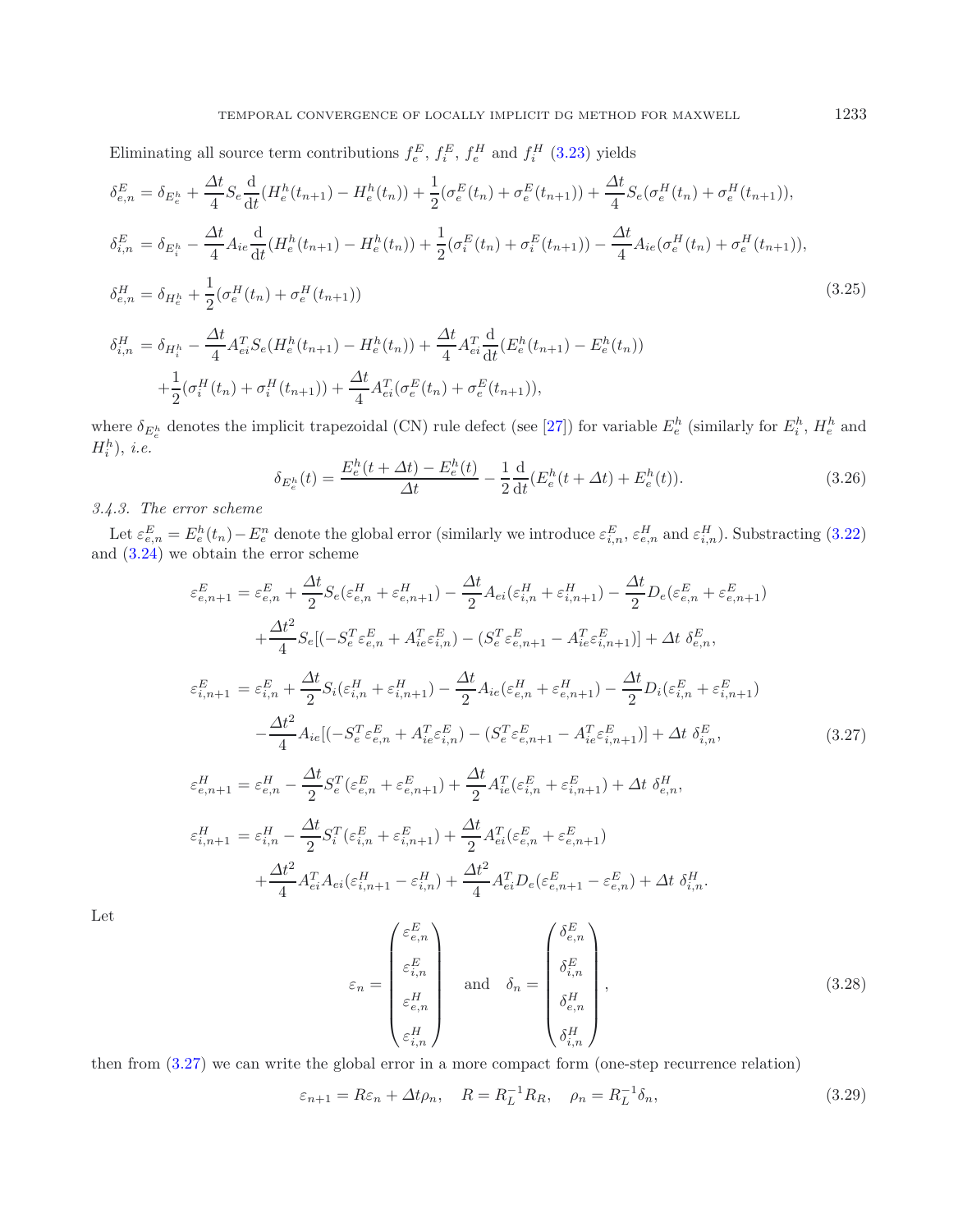where

$$
R_{L} = \begin{pmatrix} I + \frac{\Delta t}{2} D_{e} - \frac{\Delta t^{2}}{4} S_{e} S_{e}^{T} & \frac{\Delta t^{2}}{4} S_{e} A_{ie}^{T} & -\frac{\Delta t}{2} S_{e} & \frac{\Delta t}{2} A_{ei} \\ \frac{\Delta t^{2}}{4} A_{ie} S_{e}^{T} & I + \frac{\Delta t}{2} D_{i} - \frac{\Delta t^{2}}{4} A_{ie} A_{ie}^{T} & \frac{\Delta t}{2} A_{ie} & -\frac{\Delta t}{2} S_{i} \\ \frac{\Delta t}{2} S_{e}^{T} & -\frac{\Delta t}{2} A_{ie}^{T} & I & 0 \\ -\frac{\Delta t}{2} A_{ei}^{T} - \frac{\Delta t^{2}}{4} A_{ei}^{T} D_{e} & \frac{\Delta t}{2} S_{i}^{T} & 0 & I - \frac{\Delta t^{2}}{4} A_{ei}^{T} A_{ei} \end{pmatrix}, \qquad (3.30)
$$
\n
$$
R_{R} = \begin{pmatrix} I - \frac{\Delta t}{2} D_{e} - \frac{\Delta t^{2}}{4} S_{e} S_{e}^{T} & \frac{\Delta t^{2}}{4} S_{e} A_{ie}^{T} & \frac{\Delta t}{2} S_{e} & -\frac{\Delta t}{2} A_{ei} \\ \frac{\Delta t^{2}}{4} A_{ie} S_{e}^{T} & I - \frac{\Delta t}{2} D_{i} - \frac{\Delta t^{2}}{4} A_{ie} A_{ie}^{T} - \frac{\Delta t}{2} A_{ie} & \frac{\Delta t}{2} S_{i} \\ -\frac{\Delta t}{2} S_{e}^{T} & \frac{\Delta t}{2} A_{ie}^{T} & I & 0 \\ \frac{\Delta t}{2} A_{ei}^{T} - \frac{\Delta t^{2}}{4} A_{ei}^{T} D_{e} & -\frac{\Delta t}{2} S_{i}^{T} & 0 & I - \frac{\Delta t^{2}}{4} A_{ei}^{T} A_{ei} \end{pmatrix}, \qquad (3.31)
$$

<span id="page-9-2"></span>and  $\varepsilon_n$ ,  $\Delta t \rho_n$  and  $\delta_n$  are respectively the (space-time) global, local and truncation errors.

Note that the recursion  $(3.29)$  has the standard form (see *v.g.* [\[16\]](#page-20-13)) for the convergence analysis of one-step integration methods. It transfers local errors to the global error, essentially by adding all local errors. Indeed, for a given time interval  $[0, T]$  we make the usual stability hypothesis

<span id="page-9-3"></span><span id="page-9-1"></span>
$$
||R^n|| \le K \quad \text{for } h \to 0 \text{ and } n \ge 0, \ n\Delta t \le T. \tag{3.32}
$$

On the other hand the elaboration of the error recursion [\(3.29\)](#page-8-2) gives

$$
\varepsilon_n = R^n \varepsilon_0 + R^{n-1} \Delta t \rho_0 + \ldots + R \Delta t \rho_{n-2} + \Delta t \rho_{n-1},\tag{3.33}
$$

which leads directly (with  $(3.32)$ ) to

$$
\|\varepsilon_n\| \le K \|\varepsilon_0\| + K\Delta t \sum_{j=0}^{n-1} \|\rho_j\| \quad \text{for } n\Delta t \le T. \tag{3.34}
$$

Recall that  $\rho_j = R_L^{-1} \delta_j$  and because we assume stability we may consider  $R_L$  inversely bounded for  $\Delta t \sim h$ ,  $h \to 0$ . Consequently if  $\delta_j = \mathcal{O}(\Delta t^k)$  we have  $\|\rho_j\| \leq C\Delta t^k$ . Assuming  $\varepsilon_0 = 0$ , we deduce from [\(3.34\)](#page-9-2) that

$$
\|\varepsilon_n\| \le \tilde{K}\Delta t^k \quad \text{for } n\Delta t \le T,\tag{3.35}
$$

<span id="page-9-0"></span>with constant  $\tilde{K} = KTC$ .

*3.4.4. Error analysis*

We assume that the true PDE solutions  $E_e^h$ ,  $E_i^h$ ,  $H_e^h$  and  $H_i^h$  are sufficiently differentiable. Then we can Taylor expand the trapezoidal rule defect  $(3.26)$  at the symmetry point  $t_{n+1/2}$  to get

$$
\delta_{E_e^h}(t_n) = \sum_{j=2'} \frac{-j}{2^j (j+1)!} (\Delta t)^j E_e^{h(j+1)},\tag{3.36}
$$

where  $j = 2'$  means even values for j only and  $E_e^{h(j)}$  denotes the j-th derivative of  $E_e^h(t)$  at time  $t = t_{n+1/2}$ . We obtain similar expressions for  $\delta_{E_i^h}(t_n)$ ,  $\delta_{H_e^h}(t_n)$  and  $\delta_{H_i^h}(t_n)$ . Note that these defects start with  $\Delta t^2$  and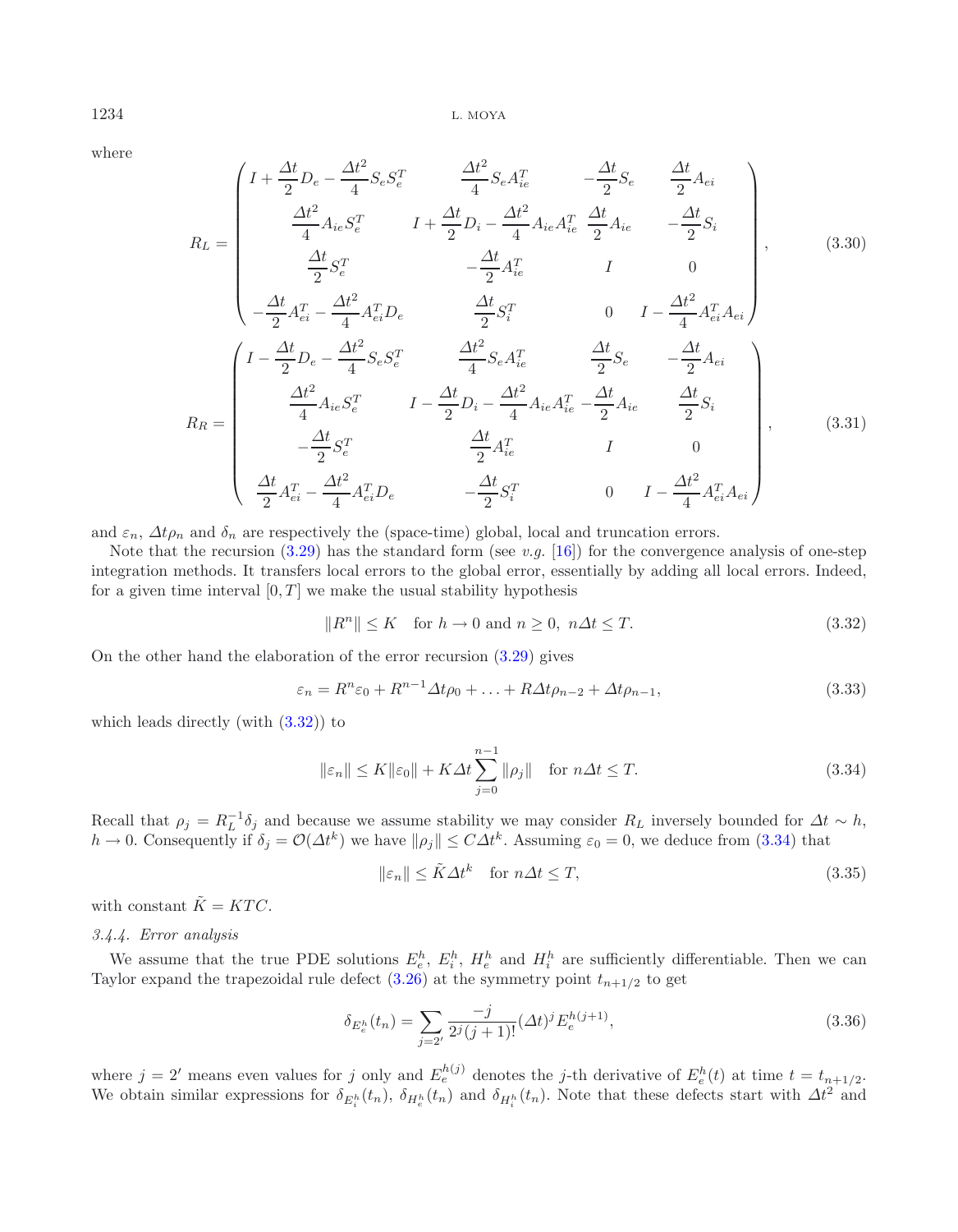the third solution derivative of the true PDE solution (in the first section we have assumed that the true PDE solution is three times differentiable). We conclude that the trapezoidal rule defects are  $\mathcal{O}(\Delta t^2)$  for  $\Delta t \sim h$  and  $h \to 0$ . Then, from [\(3.25\)](#page-8-4), we write the truncation error as follows

<span id="page-10-1"></span>
$$
\delta_n = b_n + \mathcal{O}(\Delta t^2),\tag{3.37}
$$

where

$$
b_{n} = \begin{pmatrix} b_{e,n}^{E} \\ b_{i,n}^{E} \\ b_{i,n}^{H} \\ b_{i,n}^{H} \end{pmatrix} = \begin{pmatrix} \frac{\Delta t}{4} S_{e} \frac{d}{dt} \left( H_{e}^{h}(t_{n+1}) - H_{e}^{h}(t_{n}) \right) \\ -\frac{\Delta t}{4} A_{ie} \frac{d}{dt} \left( H_{e}^{h}(t_{n+1}) - H_{e}^{h}(t_{n}) \right) \\ 0 \\ 0 \end{pmatrix}, \qquad (3.38)
$$

$$
b_{i,n}^{H} = \begin{pmatrix} \frac{\Delta t}{4} S_{e} \frac{d}{dt} \left( H_{e}^{h}(t_{n+1}) - H_{e}^{h}(t_{n}) \right) \\ -\frac{\Delta t}{4} A_{ei}^{T} S_{e} \left( H_{e}^{h}(t_{n+1}) - H_{e}^{h}(t_{n}) \right) + \frac{\Delta t}{4} A_{ei}^{T} \frac{d}{dt} \left( E_{e}^{h}(t_{n+1}) - E_{e}^{h}(t_{n}) \right) \end{pmatrix}, \qquad (3.38)
$$

and  $\mathcal{O}(\Delta t^2)$  contains the trapezoidal rule defects. Note that we have voluntarily omitted the spatial error parts contained in the  $\sigma_e^E$ ,  $\sigma_i^E$ ,  $\sigma_i^H$ ,  $\sigma_i^H$  contributions from [\(3.25\)](#page-8-4) because our interest lies in temporal convergence order. Further carrying these spatial error contributions only complicates the formulas and will not lead to different conclusions for the temporal errors.

Next we Taylor expand the components of  $b_n$  at the symmetry point  $t_{n+1/2}$ 

<span id="page-10-2"></span>
$$
b_{e,n}^{E} = \frac{\Delta t}{4} S_e \sum_{j=1'} \frac{1}{2^{j-1}j!} (\Delta t)^j H_e^{h(j+1)},
$$
  
\n
$$
b_{i,n}^{E} = -\frac{\Delta t}{4} A_{ie} \sum_{j=1'} \frac{1}{2^{j-1}j!} (\Delta t)^j H_e^{h(j+1)},
$$
  
\n
$$
b_{i,n}^{H} = -\frac{\Delta t}{4} A_{ei}^{T} S_e \sum_{j=1'} \frac{1}{2^{j-1}j!} (\Delta t)^j H_e^{h(j)} + \frac{\Delta t}{4} A_{ei}^{T} \sum_{j=1'} \frac{1}{2^{j-1}j!} (\Delta t)^j E_e^{h(j+1)},
$$
\n(3.39)

where  $j = 1'$  means odd values for j only. For a fixed spatial dimension we find the expected second-order ODE convergence, since  $S_e$ ,  $A_{ie}$  and  $A_{ei}^T$  are bounded for fixed dimension. Indeed, with [\(3.39\)](#page-10-1) we have  $b_n = \mathcal{O}(\Delta t^2)$ and because we assume stability we may consider  $R_L$  inversely bounded, consequently  $\rho_n = R_L^{-1} \delta_n = O(\Delta t^2)$ and we conclude that we have the second-order convergence for a fixed dimension.

Now we observe, with [\(3.15\)](#page-5-4), that under stable simultaneous space-time refinement,  $\Delta t \sim h$  and  $h \to 0$ , we might lose one unit of  $\Delta t$  in  $b_{e,n}^E$  and  $b_{i,n}^E$  (due to  $S_e$  and  $A_{ie}$ , respectively) and two units of  $\Delta t$  in  $b_{i,n}^H$  (due to the product  $A_{ei}^T S_e$  in the first terms). Then  $b_n = \mathcal{O}(1)$ , for  $\Delta t \sim h$  and  $h \to 0$  and with [\(3.35\)](#page-9-3) we should expect a severe order reduction. However, as mentioned in [\[27](#page-21-5)], this result is based on standard local error analysis and in the transition from local to global errors it can happen that the order reduction for local errors is (partly) canceled. Often this cancellation can be shown to exist through a transformation of the global error recurrence to one by which we may gain one unit of  $\Delta t$  in the transformed local error.

### <span id="page-10-0"></span>*3.4.5. A transformed global error recursion*

The transformation used in [\[27](#page-21-5)] emanates from [\[16\]](#page-20-13), Lemma II.2.3. We write the latter for our one-step global error recursion [\(3.29\)](#page-8-2) and stability assumption [\(3.32\)](#page-9-1)

**Lemma 3.1.** *Suppose the local error*  $\Delta \rho_n$  *can be written as* 

<span id="page-10-3"></span>
$$
\Delta t \rho_n = (I - R)\xi_n + \eta_n,
$$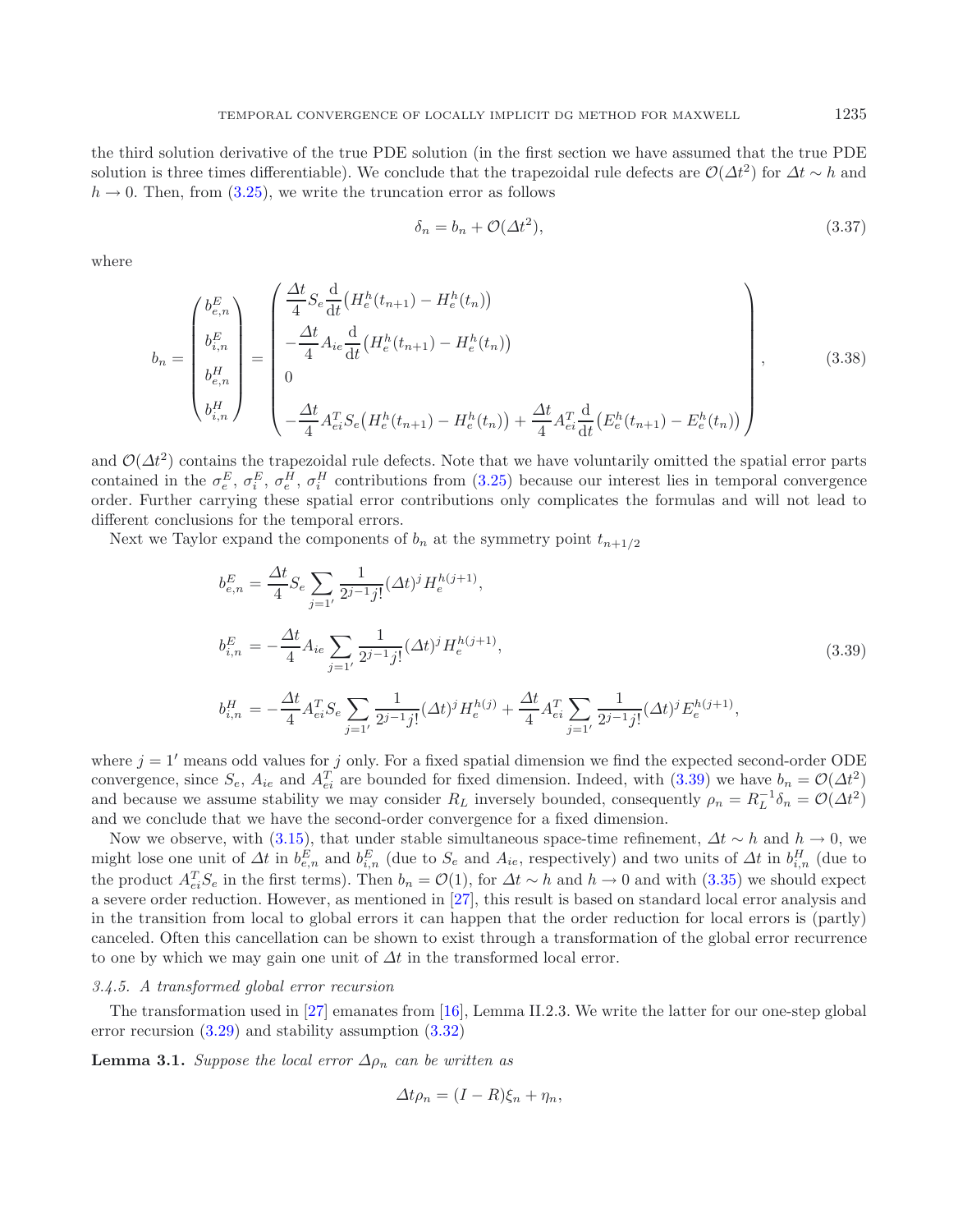*with*  $\|\xi_n\| \leq C\Delta t^k$ ,  $\|\eta_n\| \leq C\Delta t^{k+1}$  *and*  $\|\xi_{n+1} - \xi_n\| \leq C\Delta t^{k+1}$  *for all n. Then there is a constant*  $C' > 0$ , *depending on* C, K and T, such that  $||\varepsilon_n|| \leq C' \Delta t^k$  for  $n\Delta t \leq T$ .

The proof can be found in [\[16\]](#page-20-13).

First we assume for  $\Delta t \sim h$ ,  $h \to 0$  that

<span id="page-11-2"></span><span id="page-11-1"></span><span id="page-11-0"></span>
$$
A_{ei}^T S_e H_e^{h(1)} = \mathcal{O}\left(\frac{1}{\Delta t}\right). \tag{3.40}
$$

Consequently we get  $b_n = \mathcal{O}(\Delta t)$  (in this case  $b_{i,n}^H = \mathcal{O}(\Delta t)$ , see [\(3.39\)](#page-10-1)). With the above-mentioned Lemma we can assume that if the local error  $\Delta t \rho_n$  allows a decomposition

$$
\Delta t \rho_n = (I - R)\xi_n + \eta_n \tag{3.41}
$$

such that  $\xi_n = \mathcal{O}(\Delta t^2)$ ,  $\eta_n = \mathcal{O}(\Delta t^3)$  for  $\Delta t \sim h$ ,  $h \to 0$ , then we have the desired second-order convergence for  $\varepsilon_n$ . So we need to verify [\(3.41\)](#page-11-0), or equivalently,

$$
\Delta t \delta_n = (R_L - R_R)\xi_n + R_L \eta_n,\tag{3.42}
$$

such that  $\xi_n = \mathcal{O}(\Delta t^2)$ ,  $\eta_n = \mathcal{O}(\Delta t^3)$  for  $\Delta t \sim h$ ,  $h \to 0$ .

Now we deal with the condition  $\eta_n = \mathcal{O}(\Delta t^3)$ . Recall that  $\delta_n = b_n + \mathcal{O}(\Delta t^2)$ , then [\(3.42\)](#page-11-1) can be written as

$$
\Delta t(b_n + \mathcal{O}(\Delta t^2)) = (R_L - R_R)\xi_n + R_L\eta_n. \tag{3.43}
$$

<span id="page-11-3"></span>Furthermore,  $R_L$  is inversely bounded, then by assigning the  $\mathcal{O}(\Delta t^2)$  terms present in [\(3.43\)](#page-11-2) multiplied by  $\Delta t$   $R_L^{-1}$  for  $\eta_n$  (*i.e.*  $\eta_n = \Delta t$   $R_L^{-1} \mathcal{O}(\Delta t^2)$ ), we have  $\eta_n = \mathcal{O}(\Delta t^3)$ . Consequently, we deduce from Lemma [3.1](#page-10-2) that we have the desired second-order convergence if a vector  $\xi_n$  exists such that  $\xi_n = \mathcal{O}(\Delta t^2)$  for  $\Delta t \sim h$ ,  $h \rightarrow 0$  and

$$
\Delta t b_n = (R_L - R_R)\xi_n, \ i.e. \tag{3.44}
$$

$$
\begin{pmatrix}\nD_e & 0 & -S_e & A_{ei} \\
0 & D_i & A_{ie} & -S_i \\
S_e^T & -A_{ie}^T & 0 & 0 \\
-A_{ei}^T & S_i^T & 0 & 0\n\end{pmatrix}\n\begin{pmatrix}\n\xi_{e,n}^E \\
\xi_{i,n}^E \\
\xi_{e,n}^H \\
\xi_{i,n}^H\n\end{pmatrix} =\n\begin{pmatrix}\nb_{e,n}^E \\
b_{i,n}^E \\
b_{i,n}^H \\
b_{i,n}^H\n\end{pmatrix}.
$$
\n(3.45)

Equivalently, we have second-order convergence if a vector  $\xi_n = [(\xi_n^E)^T, (\xi_n^H)^T]^T$  exists such that  $\xi_n = \mathcal{O}(\Delta t^2)$ for  $\Delta t \sim h$ ,  $h \to 0$  and

$$
D\xi_n^E - S\xi_n^H = b_n^E,
$$
  
\n
$$
S^T\xi_n^E = b_n^H,
$$
\n(3.46)

where  $\xi_n^E = \left[ (\xi_{e,n}^E)^T, (\xi_{i,n}^E)^T \right]^T, \xi_n^H = \left[ (\xi_{e,n}^H)^T, (\xi_{i,n}^H)^T \right]^T, b_n^E = \left[ (b_{e,n}^E)^T, (b_{i,n}^E)^T \right]^T, b_n^H = \left[ (b_{e,n}^H)^T, (b_{i,n}^H)^T \right]^T$ .

Now we will check the existence of a such vector  $\xi_n$ . At this stage of the derivation we must be careful because the matrix  $S$  is not necessarily a square matrix (in 2D this is not the case) and consequently  $S$  may no be invertible. More precisely, if we denote  $n_{dof}$  the number of degrees of freedom, and if we consider the two-dimensional transversal magnetic (TM) model, then the size of the matrix S is  $n_{dof} \times 2n_{dof}$ . That is why we now use the notion of pseudo inverse.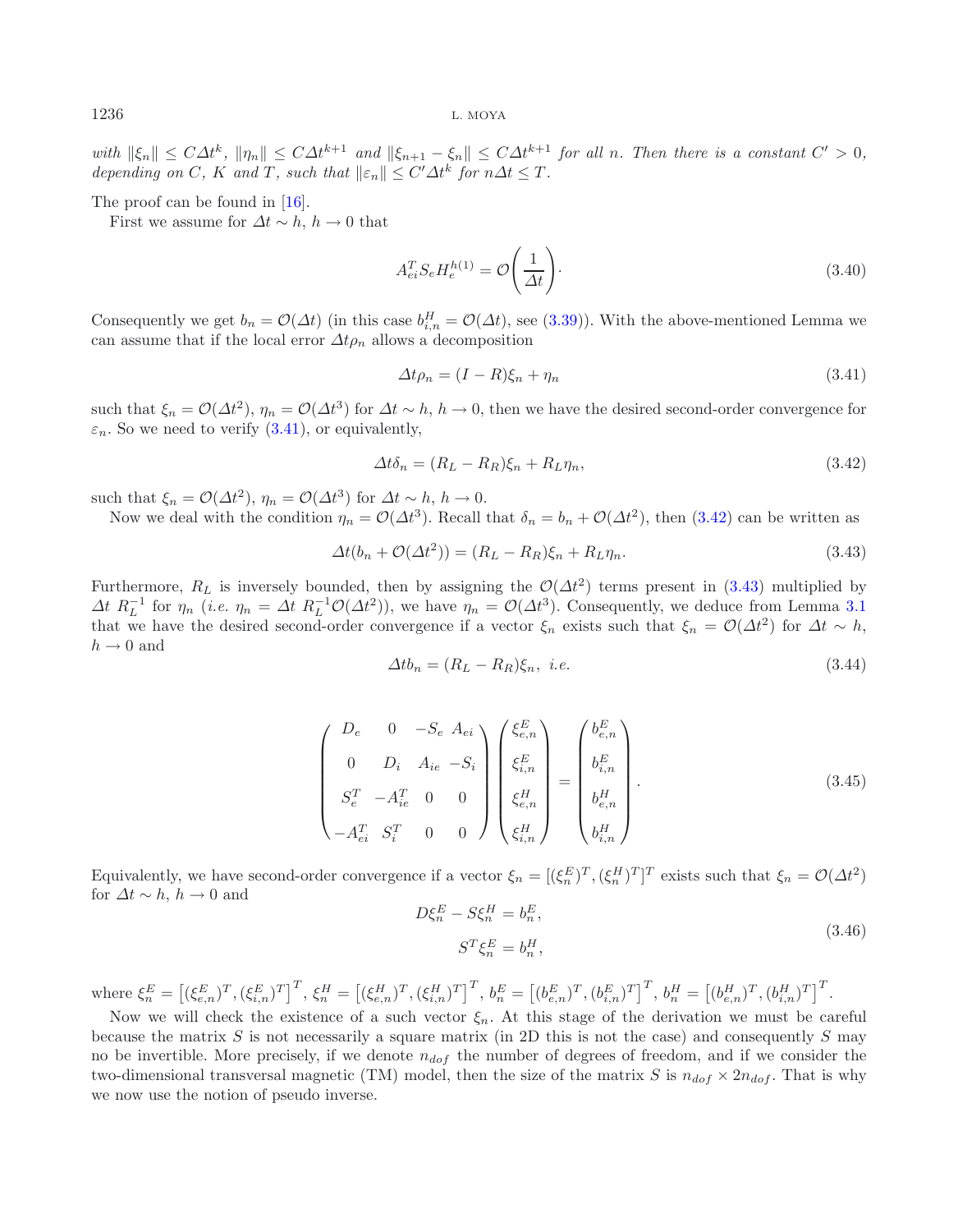<span id="page-12-1"></span>**Definition 3.2.** Let  $A \in \mathbb{R}^{m \times n}$ ,  $b \in \mathbb{R}^m$ ,  $x \in \mathbb{R}^n$  and  $A^+$  the Moore-Penrose pseudo inverse of A which is a generalization of the inverse and exists for any  $m \times n$  matrix. If A has full rank, then

<span id="page-12-4"></span><span id="page-12-0"></span>
$$
A^{+} = A^{-1} \t (m = n)
$$
  
\n
$$
A^{+} = A^{T} (A A^{T})^{-1} (m < n),
$$
  
\n
$$
A^{+} = (A^{T} A)^{-1} A^{T} (m > n),
$$
\n(3.47)

and the solution of  $Ax = b$  is  $x = A^+b$ .

Assume the size of the matrix S is  $m \times n$  with  $m \leq n$  (the case  $m > n$  can be treated similarly). With the second equation of [\(3.46\)](#page-11-3) and the above definition we derive

$$
\xi_n^E = (S^T)^+ b_n^H. \tag{3.48}
$$

<span id="page-12-3"></span>With  $(2.10)$  we have

<span id="page-12-2"></span>
$$
(S^T)^+ = (SS^T)^{-1}S \sim h, \text{ for } h \to 0,
$$
\n(3.49)

<span id="page-12-5"></span>and recall that  $b_{e,n}^H = 0$  and  $b_{i,n}^H = \mathcal{O}(\Delta t)$  (due to the initial assumption  $(3.40)$ ) for  $\Delta t \sim h$ ,  $h \to 0$ . Then we conclude with [\(3.48\)](#page-12-0) and [\(3.49\)](#page-12-1) that for  $\Delta t \sim h, h \to 0$ 

$$
\xi_n^E = \mathcal{O}(\Delta t^2). \tag{3.50}
$$

From the first equation of [\(3.46\)](#page-11-3) we get

$$
\xi_n^H = -S^+(b_n^E - D\xi_n^E),\tag{3.51}
$$

and with  $(2.10)$  we get

$$
S^{+} = S^{T}(SS^{T})^{-1} \sim h, \text{ for } h \to 0.
$$
 (3.52)

Recalling that  $b_{e,n}^E = \mathcal{O}(\Delta t)$ ,  $b_{i,n}^E = \mathcal{O}(\Delta t)$  and  $\xi_n^E = \mathcal{O}(\Delta t^2)$ , we conclude from [\(3.51\)](#page-12-2) and [\(3.52\)](#page-12-3) that for  $\Delta t \sim h, h \to 0$ 

if 
$$
D = 0
$$
 (no conduction term  $-\sigma E$ ) or  $D = \mathcal{O}(h^k)$  with  $k \ge -1$ , then  $\xi_n^H = \mathcal{O}(\Delta t^2)$ . (3.53)

With [\(3.50\)](#page-12-4) and [\(3.53\)](#page-12-5) we conclude that  $\xi_n = [(\xi_n^E)^T, (\xi_n^H)^T]^T = \mathcal{O}(\Delta t^2)$  for  $\Delta t \sim h$ ,  $h \to 0$  and consequently through the Lemma [3.1](#page-10-2) we have the second-order convergence uniformly in  $h$  under the assumption [\(3.40\)](#page-10-3). Note that if we do not assume  $(3.40)$  (*i.e.*  $b_n = \mathcal{O}(1)$ ) a similar proof, based on the same Lemma, only guarantees the first-order convergence. We can now state the following theorem

**Theorem 3.3.** *Let*  $f^H(t)$ *,*  $f^E(t) \in C^2[0,T]$  *and suppose a Lax-Richtmyer stable space-time grid refinement*  $\Delta t \sim h, h \to 0$ . On  $[0, T]$  the approximations  $H_e^n$ ,  $H_i^n$ ,  $E_e^n$  and  $E_i^n$  of method [\(3.8\)](#page-4-1) then converge to  $H_e^h(t)$ ,  $H_i^h(t)$ ,  $E_e^h(t)$  and  $E_i^h(t)$ 

- (i) *at least at first order;*
- (ii) at least at second order, if in addition  $A_{ei}^T S_e H_e^{h(1)}(t) = \mathcal{O}(\Delta t^{-1})$  for  $h \to 0$ .

To sum up, we can guarantee at least the first-order convergence of method [\(3.8\)](#page-4-1). As might be feared, component splitting can be detrimental to the temporal convergence order (order reduction). We have also put forward a sufficient condition [\(3.40\)](#page-10-3) on the the true solution of the PDE problem for second-order convergence. However it would have been better if this sufficient condition could be controlled through the source term, because in general the true solution is of course not (*a priori*) known.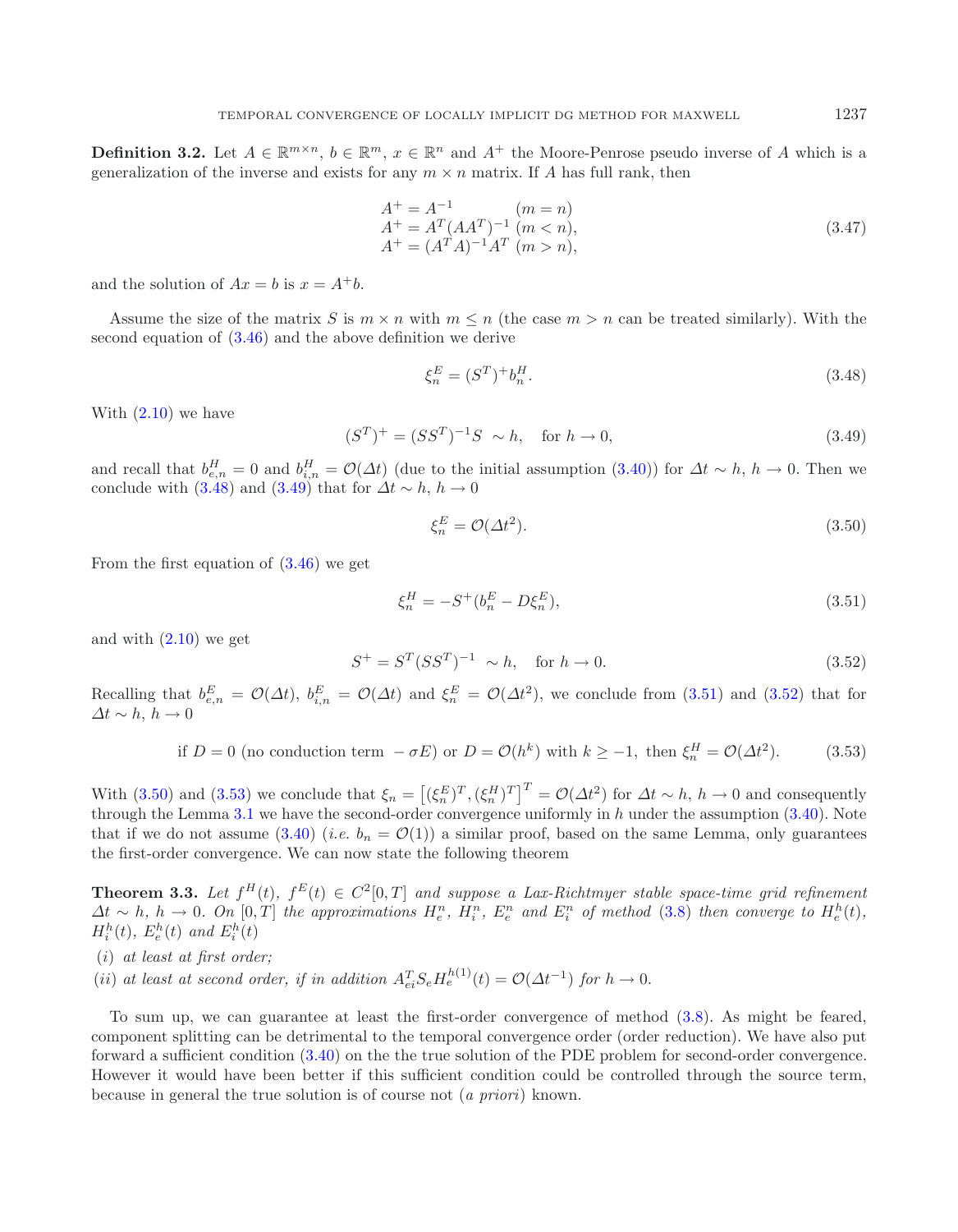<span id="page-13-0"></span>

# 4. Numerical results

<span id="page-13-2"></span>In this section we will conduct numerical tests in two dimensions by considering a wave propagation problem for which an analytical solution is available (see Sect. [4.1\)](#page-13-1). Section [4.2](#page-15-0) is devoted to the numerical convergence analysis of the locally implicit method [\(3.8\)](#page-4-1). First in the ODE sense (*i.e.* on a fixed mesh) to illustrate that the method retains indeed its second-order convergence in time. Then in the PDE sense (*i.e.* for a simultaneous stable space-time grid refinement) to illustrate the reduction by one in the temporal convergence order, proved theoretically in Section [3.4.](#page-5-5) In the latter case we will also considered the second-order method [\(3.1\)](#page-3-2) to ensure that the reduction order is due to component splitting and not to the spatial discretization itself. Finally in Section [4.3](#page-16-0) we will present an overview of the influence of the reduction order on the efficiency of the locally implicit method, when high order approximation polynomials are used within the DG method. For that purpose we will also considered the methods  $(3.1)$ – $(3.8)$ .

### <span id="page-13-1"></span>**4.1. Simulation setting**

We solve the two-dimensional (2D) transverse magnetic (TM) model for the components  $E^z(x, y, t)$ ,  $H^x(x, y, t)$  and  $H^y(x, y, t)$ 

$$
\begin{cases}\n\mu \frac{\partial H^x}{\partial t} = -\frac{\partial E^z}{\partial y}, \\
\mu \frac{\partial H^y}{\partial t} = \frac{\partial E^z}{\partial x}, \\
\epsilon \frac{\partial E^z}{\partial t} = \frac{\partial H^y}{\partial x} - \frac{\partial H^x}{\partial y} - \sigma E^z - J_E^z.\n\end{cases}
$$
\n(4.1)

In the following, we set  $\epsilon = \mu = 1$  and  $\sigma = 0$ . Equations [\(4.1\)](#page-13-2) are space discretized using a DG method formulated on quadrangular and triangular meshes, see Figure [1.](#page-14-0) In the preliminary implementation of this DG method, the approximation of the electromagnetic field components within a quadrangle  $c_i$  or a triangle  $\tau_i$ relies on a nodal  $\mathbb{Q}_l$  or  $\mathbb{P}_l$  interpolation method, respectively. The *a priori* convergence analysis for this DGTD method based on a centered numerical flux and formulated on simplicial meshes shows that the convergence rate is  $\mathcal{O}(h^l)$  for a *l*-th interpolation order [\[10](#page-20-2)]. A quadrangle  $c_i$  is characterized by the discretization parameters  $(\Delta x_i, \Delta y_i)$  and a triangle  $\tau_i$  by its height  $h_i$ . The critical step size, denoted  $\Delta t_c$ , used in the numerical tests is given by

<span id="page-13-4"></span>
$$
\Delta t_c = \begin{cases}\n\frac{CFL}{\sqrt{\frac{1}{\Delta x_k^2} + \frac{1}{\Delta y_k^2}}}, & \text{on quadrangular meshes,} \\
CFL \times h_k^{min}, & \text{on triangular meshes,}\n\end{cases}
$$
\n(4.2)

<span id="page-13-3"></span>where the parameters  $(\Delta x_k, \Delta y_k)$  characterize the smallest quadrangle  $c_k$  treated explicitly and  $h_k^{min}$  the smallest height of a triangle  $\tau_k$  inside the region treated explicitly. The value of the CFL number corresponds to the numerical stability, *i.e.* the limit beyond which we observe a growth of the discrete energy. Finally for the component splitting we choose to treat implicitly the elements inside the red regions (see Fig. [1\)](#page-14-0).

We consider the propagation of an eigenmode in a unitary perfectly electrically conducting (PEC) cavity. In this problem there is no source term *i.e.*  $J_E^z = 0$  in [\(4.1\)](#page-13-2) and the exact solution is given by

$$
\begin{cases}\nH^x(x, y, t) = -\frac{k\pi}{\omega}\sin(l\pi x)\cos(k\pi y)\sin(\omega t), \\
H^y(x, y, t) = \frac{l\pi}{\omega}\cos(l\pi x)\sin(k\pi y)\sin(\omega t), \\
E^z(x, y, t) = \sin(l\pi x)\sin(k\pi y)\cos(\omega t),\n\end{cases}
$$
\n(4.3)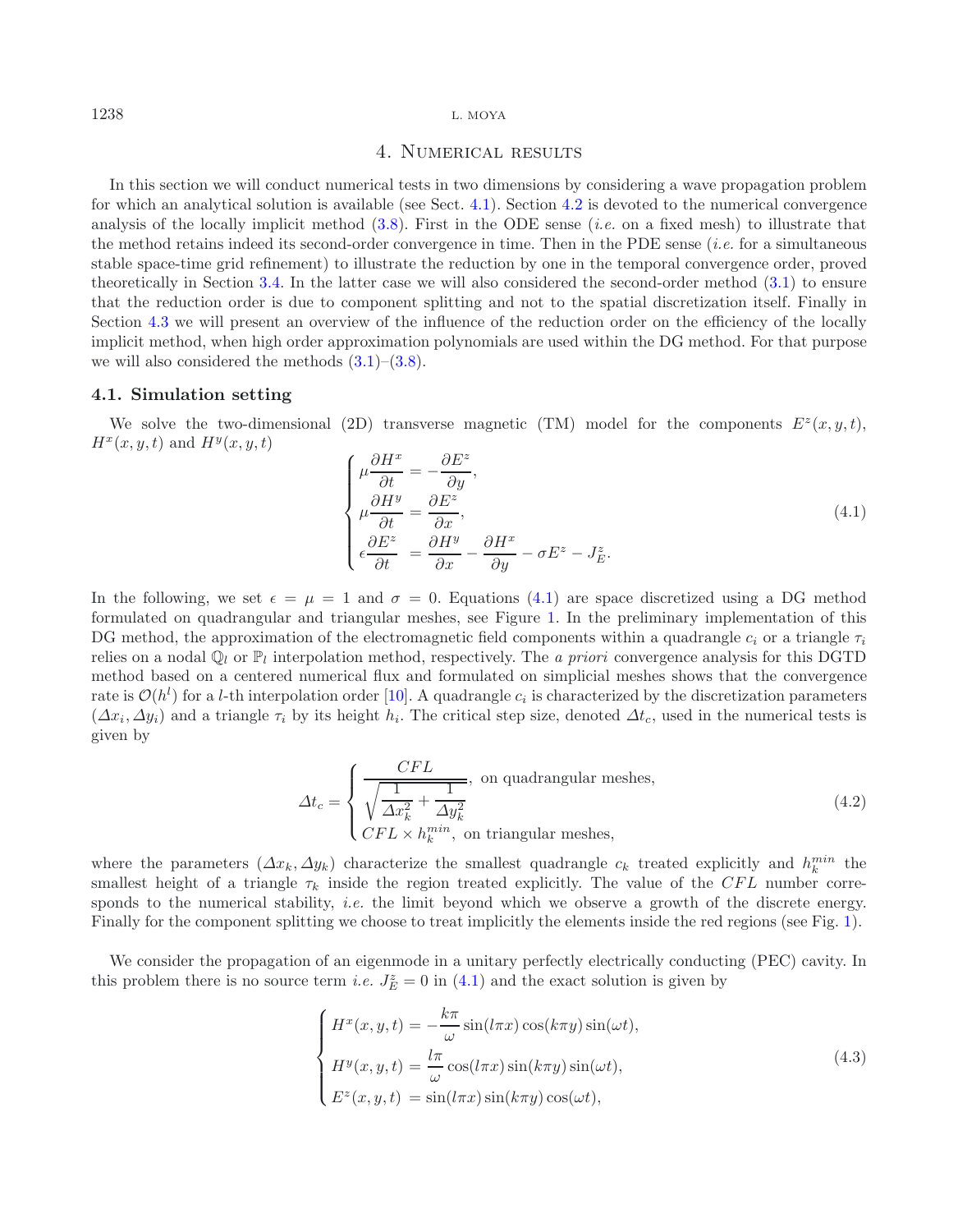

<span id="page-14-0"></span>FIGURE 1. Examples of uniform/non-uniform, quadrangular/triangular meshes used in numerical tests.

where the resonance frequencies are given by

$$
\omega = \pi \sqrt{k^2 + l^2}.\tag{4.4}
$$

For numerical tests we put  $k = l = 1$  and we initialize the electromagnetic field with the exact analytical solution at  $t = 0$  *i.e.* 

$$
\begin{cases}\nH^x(x, y, t = 0) = 0, \\
H^y(x, y, t = 0) = 0, \\
E^z(x, y, t = 0) = \sin(\pi x)\sin(\pi y).\n\end{cases}
$$
\n(4.5)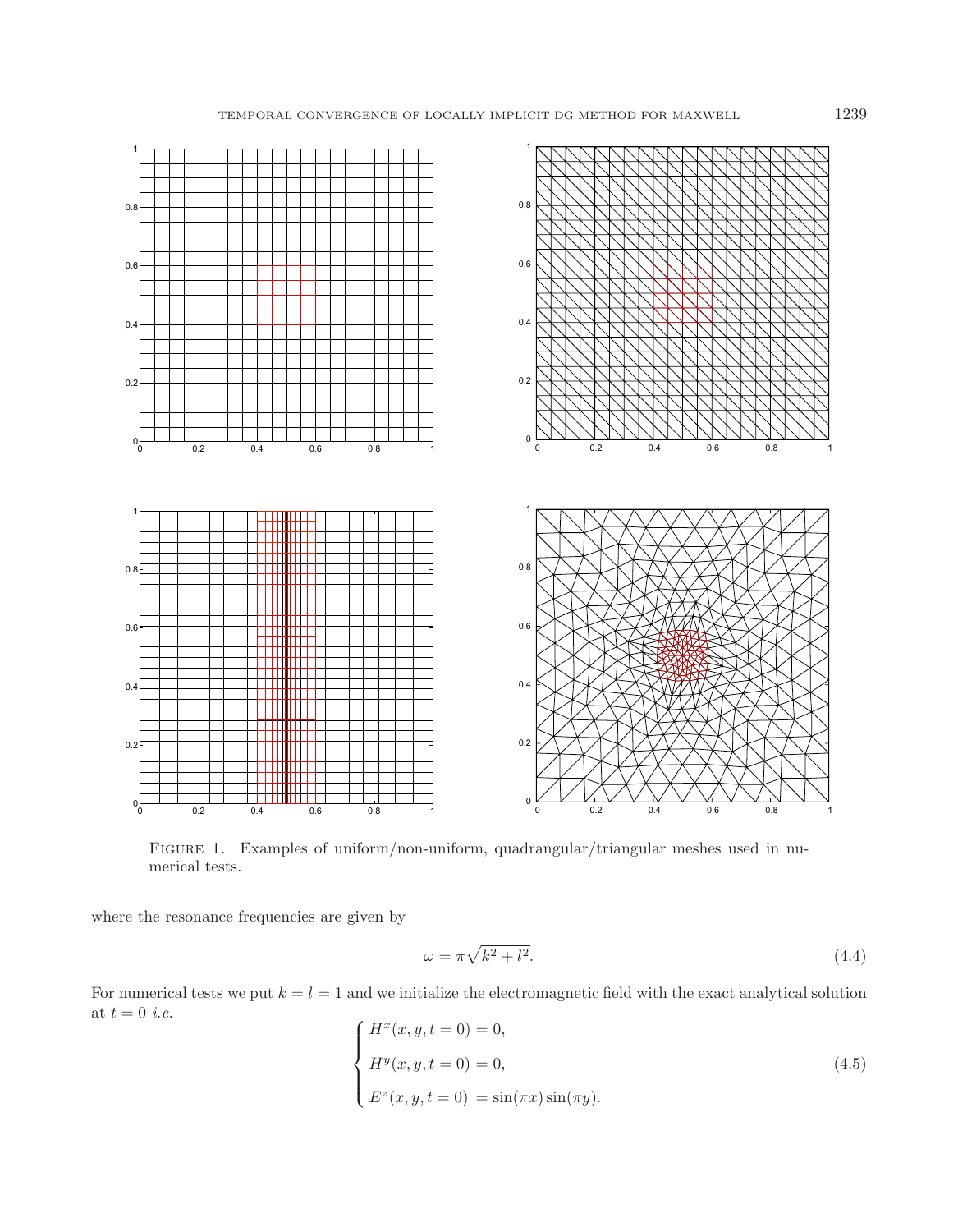

<span id="page-15-1"></span>FIGURE 2. Temporal convergence (in the ODE sense) of the method  $(3.8)$  based on DGTD- $\mathbb{Q}_2$ method.

For the boundary conditions, we consider a PEC cavity such that the tangential component of the electric field vanishes on the boundaries

$$
n \times E^z = 0 \text{ on } \partial \Omega,
$$
\n(4.6)

where the domain  $\Omega = [0, 1]^2$  (the unitary PEC cavity) and n denotes the unit outward normal to  $\partial\Omega$ .

### <span id="page-15-0"></span>**4.2. Numerical convergence analysis**

Throughout this subsection the total simulation time T is set to  $T = 3.34 \times 10^{-9}$  s, and we use the DGTD- $\mathbb{Q}_2$ and DGTD- $\mathbb{P}_2$  methods so that the spatial error is not detrimental to the temporal convergence orders. For our integration method and the chosen spatial DG scheme the numerical  $CFL$  number, used in  $(4.2)$ , is equal to 0.24 and 0.20 for DGTD- $\mathbb{Q}_2$  and DGTD- $\mathbb{P}_2$  methods, respectively.

#### *4.2.1. Convergence in the ODE sense*

To estimate the temporal convergence in the ODE sense we fix the discretization in space and we measure the electromagnetic field for different time steps (denotes by  $W_{\Delta t}$ ) at the final time T. We plot the sup-norm of  $W_{\Delta t/n}(T) - W_{\Delta t/2n}(T)$  as a function of  $\Delta t/n$ , in logarithmic scale. The use of the logarithmic scale allows to visualize the convergence rates as the slopes of the curves with  $\circ$ -marker and  $\triangle$ -marker for uniform and nonuniform meshes, respectively. The dashed line has slope two for second-order convergence. The results given in Figure [2](#page-15-1) and Table [1](#page-16-1) clearly confirm the expected behavior *i.e.* the second-order convergence of the method [\(3.8\)](#page-4-1) for  $\Delta t \rightarrow 0$  on a fixed space grid.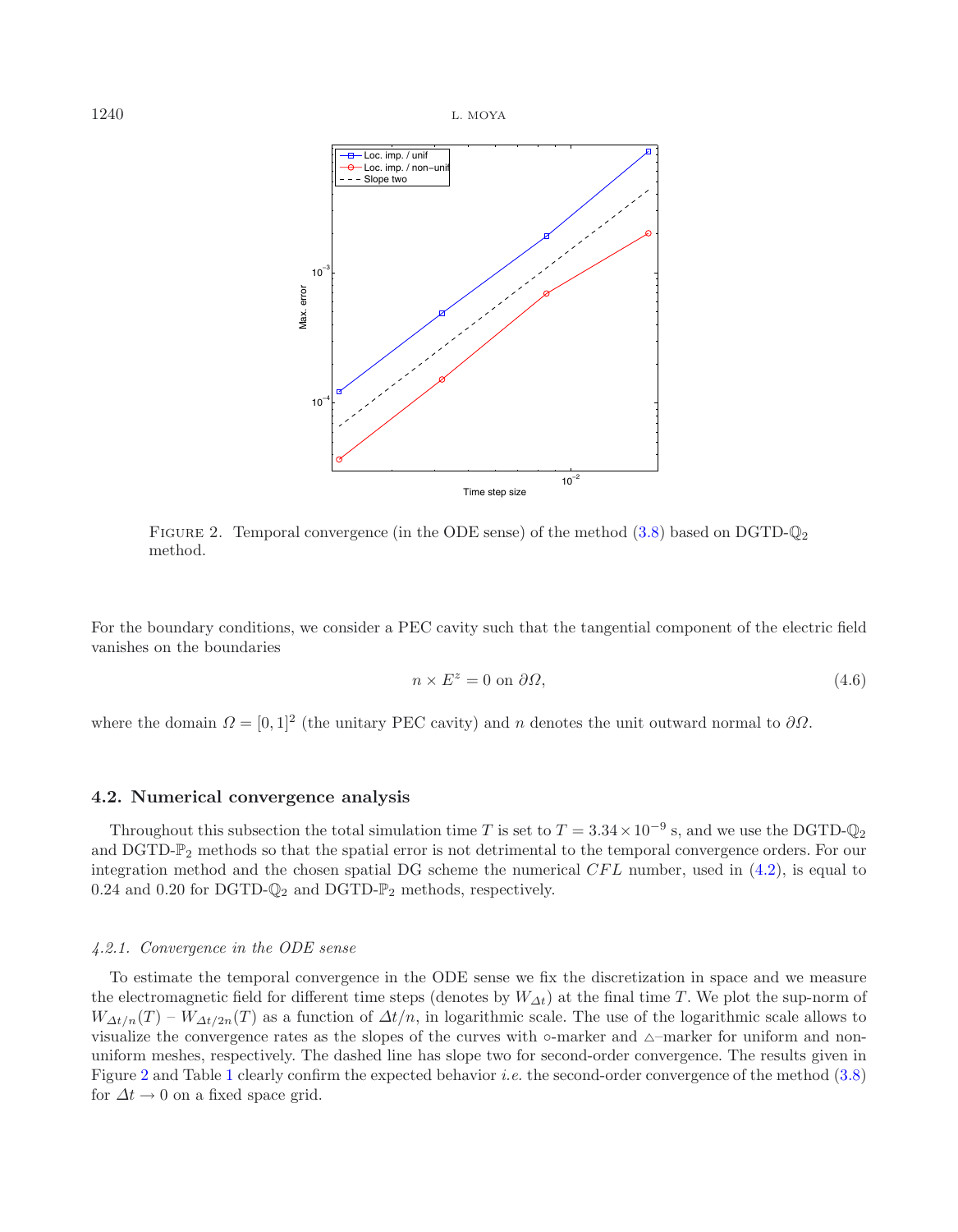| $\it{n}$   | $\Delta t/n \rightarrow \Delta t/2n$ | $\ W_{\Delta t/n}(T) - W_{\Delta t/2n}(T)\ _{\infty}$ |             |  |
|------------|--------------------------------------|-------------------------------------------------------|-------------|--|
|            |                                      | Uniform                                               | Non-uniform |  |
|            | $0.0169 \rightarrow 0.0085$          | 8.5000e-3                                             | $2.0000e-3$ |  |
|            | $0.0085 \rightarrow 0.0042$          | $1.9000e-3$                                           | $6.8912e-4$ |  |
|            | $0.0042 \rightarrow 0.0021$          | 4.8669e-4                                             | 1.5110e-4   |  |
|            | $0.0021 \rightarrow 0.0011$          | 1.2186e-4                                             | 3.6888e-5   |  |
| Conv. rate |                                      | 2.0249                                                | 1.9394      |  |

<span id="page-16-1"></span>Table 1. Temporal convergence (in the ODE sense), on uniform and non-uniform quadrangular meshes, of the method  $(3.8)$  based on the DGTD- $\mathbb{Q}_2$  method.

#### *4.2.2. Convergence in the PDE sense*

First we conducted numerical investigations to check whether the condition [\(3.40\)](#page-10-3) is satisfied. The following results have been obtained for  $\Delta t \sim h$ ,  $h \to 0$ 

$$
A_{ei}^T S_e H_e^{h(1)} = \begin{cases} \mathcal{O}(\Delta t^{-1.3}), \text{ for uniform meshes,} \\ \mathcal{O}(\Delta t^{-1.2}), \text{ for non-uniform meshes.} \end{cases}
$$
 (4.7)

Consequently the condition [\(3.40\)](#page-10-3) is not satisfied and we expect to observe a reduction PDE order by one.

The possible loss in accuracy could originate from the spatial discretization itself, regardless of component splitting. To eliminate this latter possibility we also repeat the numerical tests using the fully explicit method [\(3.1\)](#page-3-2). Furthermore in [\[2\]](#page-20-14) the authors have proven that DG methods on conformal tetrahedral/triangular meshes are *spurious-free* when the approximation spaces are made of elementwise polynomials of degree l in each variable or local Nédélec elements of the first type of degree  $l$  [\[21\]](#page-21-6). They also remarked that this remains true for the local Nédélec elements of the first type of degree l on conformal hexahedral/quadrilateral meshes but not for elementwise polynomials of degree  $l$  in each variable or local Nédélec elements of the second type of degree  $l$  [\[22\]](#page-21-7). In the latter case spurious modes can appear. Similarly the methods  $(3.8)$ – $(3.1)$  with a DG- $\mathbb{Q}_2$  spatial discretization on quadrangular meshes can produce spurious modes. Therefore, we have also conducted numer-ical tests on triangular meshes (see Fig. [1\)](#page-14-0) with a DG- $\mathbb{P}_2$  spatial approximation to ensure that the reduction of convergence is not due to the emergence of spurious modes, but indeed to component splitting.

To estimate the temporal convergence in the PDE sense we measure the maximal  $L^2$ -norm of the error for different meshes of increased resolution. We plot this error as a function of the square root of the number of degrees of freedom (DOF), in logarithmic scale. The obtained results, given in Figure [3](#page-17-0) and Table [2,](#page-17-1) clearly confirm the theoretical behavior *i.e.* the first-order convergence of the method [\(3.8\)](#page-4-1) and the second-order of [\(3.1\)](#page-3-2), for Δt <sup>∼</sup> <sup>h</sup>, <sup>h</sup> <sup>→</sup> 0; except for [\(3.1\)](#page-3-2) on non-uniform quadrangular meshes where we observe a *super-convergence* phenomenon (about 2.8 instead of 2.0).

### <span id="page-16-0"></span>**4.3. High order approximation within the DG method**

An attractive feature of the DG approach is the ability to easily increase the spatial convergence order. The reduction by one of the PDE order for the locally implicit method [\(3.8\)](#page-4-1) raises the question of the efficiency of the method when high order approximation polynomials are used within the DG method. We have conducted a numerical investigation for the propagation of an eigenmode in a unitary PEC cavity [\(4.3\)](#page-13-4). The total simulation time T is set to  $T = 5 \times 10^{-8}$  s which corresponds to a propagation of the initial wave over 10 wavelengths. Note that the simulation time was chosen large enough in order that if we observe the evolution of the  $L^2$ -norm error during time, the oscillations and the growth of the latter become very small from a time less than the final time. We plot the maximal  $L^2$ -norm error as a function of the mesh spacing h and the total number of DOF for the DGTD- $\mathbb{P}_{1,2,3,4}$  methods on uniform triangular meshes. The critical time step  $\Delta t_c$  is determined by [\(4.2\)](#page-13-3) where the numerical *CFL* number is given in Table [3.](#page-17-2)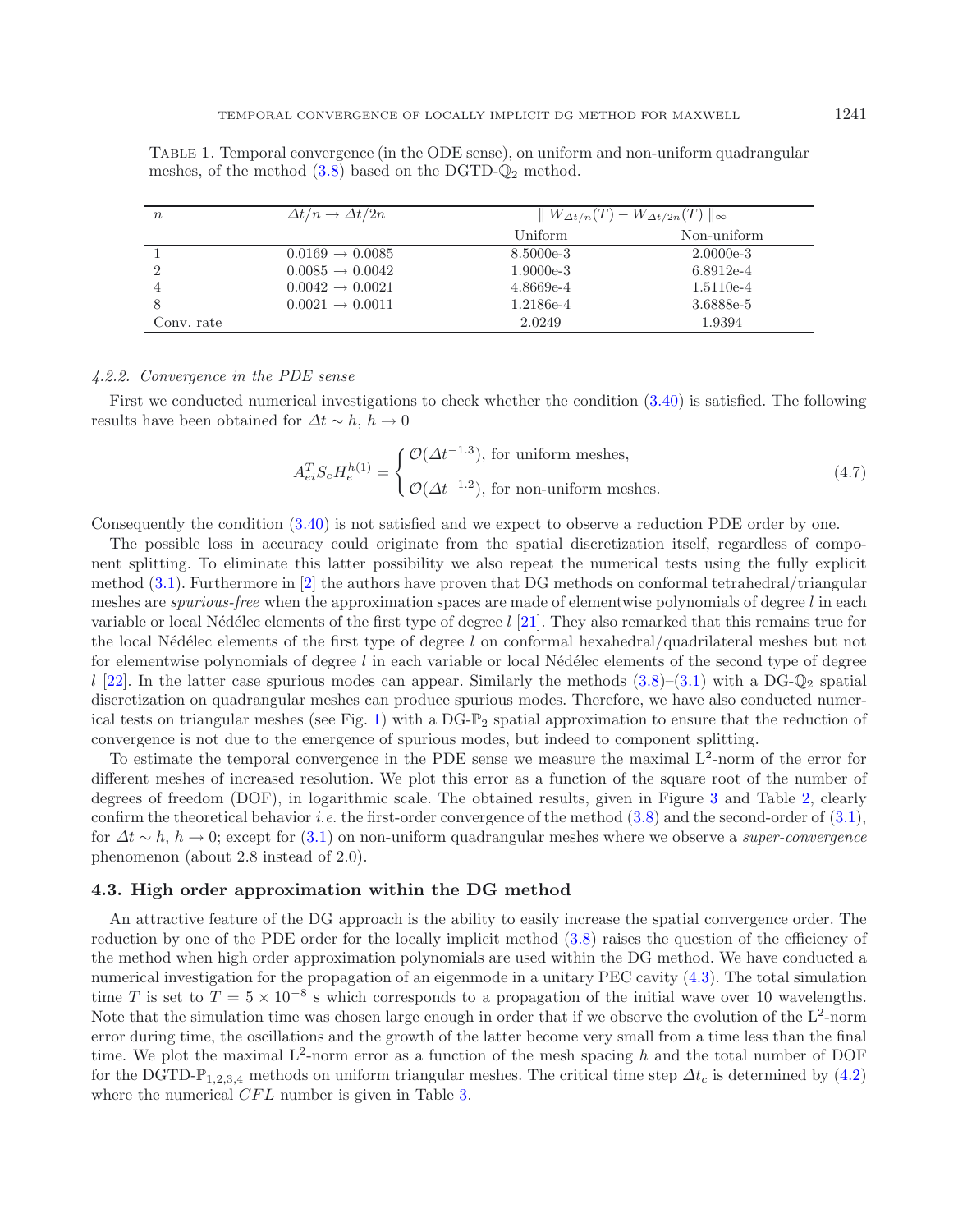<span id="page-17-0"></span>

<span id="page-17-1"></span>Figure 3. Temporal convergence (in the PDE sense), on uniform and non-uniform meshes, of methods  $(3.8)$  and  $(3.1)$  based on DGTD- $\mathbb{Q}_2$  (on left) and DGTD- $\mathbb{P}_2$  (on right) methods.

TABLE 2. Temporal convergence (in the PDE sense), on uniform and non-uniform quadrangular/triangular meshes (top/bottom), of methods  $(3.8)$  and  $(3.1)$  based on DGTD- $\mathbb{P}_2$  method.

<span id="page-17-2"></span>

| # DOF                | Max. error in $L^2$ -norm |                | # DOF                   |                   | Max. error in $L^2$ -norm |                |
|----------------------|---------------------------|----------------|-------------------------|-------------------|---------------------------|----------------|
| (unif. quadrangular) | Locally implicit.         | Fully explicit | (non-unif. quadrangular | Locally implicit. |                           | Fully explicit |
| meshes)              | method $(3.8)$            | method $(3.1)$ | meshes)                 | method $(3.8)$    |                           | method $(3.1)$ |
| 900                  | $1.2000e-3$               | 5.7020e-4      | 900                     | $1.1000e-3$       |                           | 5.7274e-4      |
| 3600                 | 5.4236e-4                 | 1.3695e-4      | 3600                    | 5.2066e-4         |                           | 8.3295e-5      |
| 8100                 | 3.5759e-4                 | 6.0818e-5      | 8100                    | 3.3373e-4         |                           | 2.5979e-5      |
| 14 400               | 2.7164e-4                 | 3.4116e-5      | 14 400                  | 2.3845e-4         |                           | 1.1239e-5      |
| Conv. rate           | 1.0762                    | 2.0315         |                         | 1.0991            |                           | 2.8329         |
|                      |                           |                |                         |                   |                           |                |
| # DOF                | Max. error in $L^2$ -norm |                | # DOF                   |                   | Max. error in $L^2$ -norm |                |
| (unif. triangular)   | Locally implicit.         | Fully explicit | (non-unif. triangular)  | Locally implicit. |                           | Fully explicit |
| meshes)              | method $(3.8)$            | method $(3.1)$ | meshes)                 | method $(3.8)$    |                           | method $(3.1)$ |
| 1200                 | $2.3990e-3$               | 2.1098e-3      | 3840                    | 5.9380e-4         |                           | 5.2875e-4      |
| 4800                 | $9.6905e-4$               | 5.4487e-4      | 8640                    | 3.2121e-4         |                           | $2.3662e-4$    |
| 10800                | 6.7305e-4                 | $2.4522e-4$    | 15360                   | 2.2685e-4         |                           | 1.3354e-4      |
| 19 200               | 5.4399e-4                 | $1.3502e-4$    | 24 000                  | $1.8200e-4$       |                           | 8.5705e-5      |
| Conv. rate           | 1.0817                    | 1.9775         |                         | 1.2988            |                           | 1.9859         |

TABLE 3. Numerical value of the  $CFL$  number in  $(4.2)$ , for triangular meshes.

| Method        | $\mathcal{D} \text{GTD-P}_{4}$ | $DGTD-P_3$ | $DGTD-P_2$ | $DGTD-P$ |
|---------------|--------------------------------|------------|------------|----------|
| Numerical CFL | .09                            |            | 0.20       | ).30     |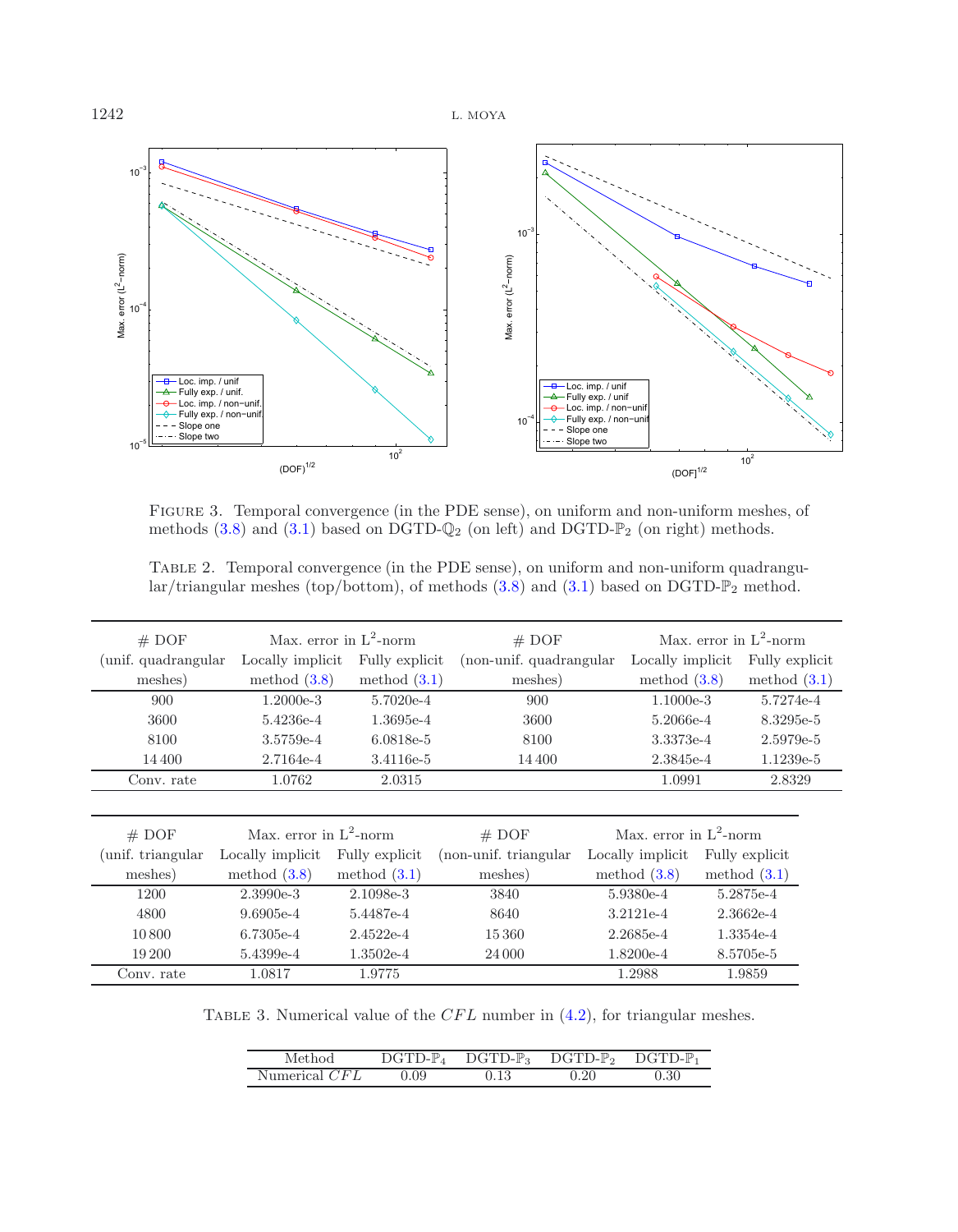<span id="page-18-2"></span><span id="page-18-1"></span>TABLE 4. Rate of decrease of the error relatively to the polynomial degree, for methods  $(3.8)$ – [\(3.1\)](#page-3-2), for a fixed number of DOF to 10000  $\left(\text{error}_2^2(\mathbb{P}_l) = [1 - r(\mathbb{P}_k, \mathbb{P}_l)] \times \text{error}_2^2(\mathbb{P}_k)\right)$ .

| $r(\mathbb{P}_k,\mathbb{P}_l)$ | $ errorL^2(\mathbb{P}_k) - errorL^2(\mathbb{P}_l)  /  errorL^2(\mathbb{P}_k) $ |                |  |
|--------------------------------|--------------------------------------------------------------------------------|----------------|--|
|                                | Method $(3.8)$                                                                 | Method $(3.1)$ |  |
| $r(\mathbb{P}_2,\mathbb{P}_3)$ | 0.14                                                                           | 0.34           |  |
| $r(\mathbb{P}_2,\mathbb{P}_4)$ | 0.28                                                                           | 0.52           |  |
| $r(\mathbb{P}_3,\mathbb{P}_4)$ | 0.17                                                                           | 0.28           |  |

Table 5. Rate of decrease of the error relatively to the polynomial degree, for meth-ods [\(3.8\)](#page-4-1)–[\(3.1\)](#page-3-2), for a fixed error tolerance to  $10^{-3} (DOF(\mathbb{P}_l) = [1 - r(\mathbb{P}_k, \mathbb{P}_l)] \times DOF(\mathbb{P}_k))$ .

| $r(\mathbb{P}_k,\mathbb{P}_l)$ | $ DOF(\mathbb{P}_k) - DOF(\mathbb{P}_l)  /  DOF(\mathbb{P}_k) $ |                |  |
|--------------------------------|-----------------------------------------------------------------|----------------|--|
|                                | Method $(3.8)$                                                  | Method $(3.1)$ |  |
| $r(\mathbb{P}_2,\mathbb{P}_3)$ | 0.11                                                            | 0.34           |  |
| $r(\mathbb{P}_2,\mathbb{P}_4)$ | 0.33                                                            | 0.52           |  |
| $r(\mathbb{P}_3,\mathbb{P}_4)$ | 0.26                                                            | 0.28           |  |

We observe in Figure [4](#page-19-0) that for a given error the locally implicit method needs a finer grid or significantly more DOF compared to the fully explicit case. In other words the method  $(3.8)$  needs more points per wavelength. We have also indicated in Tables [4,](#page-18-1) [5](#page-18-2) the rates of decrease of the error relatively to the polynomial degree for both methods, for a given error tolerance (L<sup>2</sup>-norm error =  $10^{-3}$ ) or a given total number of DOF (=10 000). As expected these rates are lower for  $(3.8)$  than for  $(3.1)$ .

Because of its first order temporal convergence, an high order spatial discretization is less advantageous for method [\(3.8\)](#page-4-1) than for the fully explicit method [\(3.1\)](#page-3-2) which retains its second-order PDE convergence. Nevertheless increasing the polynomial order remains relatively useful for improving the accuracy as shown in Figure [4](#page-19-0) and Tables [4,](#page-18-1) [5.](#page-18-2) Furthermore, as previously mentioned in the introduction, another attractive feature of th DG approach is to handle geometrical details by using locally refined space grids. Consequently we can expect that the higher cost of the locally implicit method compared to the fully explicit method (in the sense of number of ppw for a given error) can be partly compensated because the unduly large step size restriction of [\(3.1\)](#page-3-2) is overcome when a local refinement is necessary for a practical time dependent problem.

### 5. Conclusion and future work

<span id="page-18-0"></span>In this paper, we have shown that component splitting can be detrimental to the temporal convergence uniformaly in h of a locally implicit DG method. We have presented a sufficient condition (see  $(3.40)$ ) on the true PDE solution to recover the second-order convergence. Thus in the general case we can only guarantee first-order convergence. Numerical investigations have been conducted to illustrate this last theoretical result in 2D by considering a wave propagation problem for which an analytical solution is available. Note that the aim of these tests was not to illustrate the computational efficiency of the locally implicit DG method (for that purpose see [\[7](#page-20-12)]) but the temporal convergence order of the method [\(3.8\)](#page-4-1) in the ODE and PDE senses (*i.e.* for  $\Delta t \to 0$  on a fixed space grid and  $\Delta t \sim h$ ,  $h \to 0$ , respectively).

In this paper we have mentioned another component splitting method from [\[27\]](#page-21-5) which cover the common spatial discretizations like finite difference and various finite element discretizations. We plan to compare the latter with the implicit-explicit integration method from [\[7](#page-20-12),[23\]](#page-21-4) for a DG discretization on unstructured meshes. The objective will be to illustrate the practical virtue of both component splitting methods using locally refined space grids, and to highlight the most efficient one which then can be advocated for future use.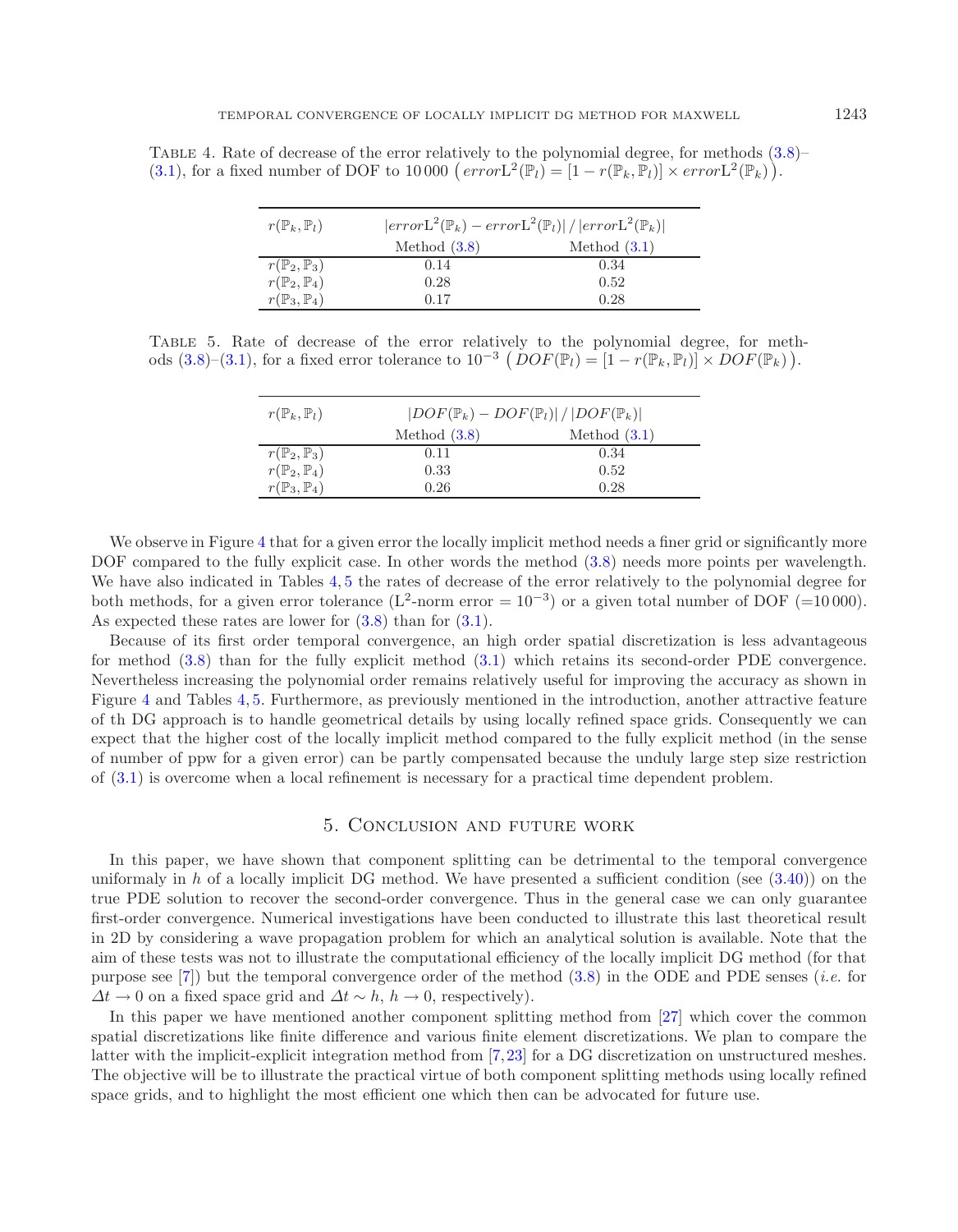

<span id="page-19-0"></span>FIGURE 4. Maximal  $L^2$ -norm error as function of the mesh spacing h and the total number of DOF (left – right) for methods  $(3.8)$ – $(3.1)$  (top – bottom) based on DGTD- $\mathbb{P}_{1,2,3,4}$  spatial discretization.

In Section [4.3](#page-16-0) we have seen that the reduction by one in the PDE convergence order for the method [\(3.8\)](#page-4-1) does not allow to fully exploit the gain in accuracy and efficiency that one can expect when the interpolation order is increased. Thus a future objective is to examine higher order implicit-explicit methods. Several strategies based on one of the schemes from [\[23,](#page-21-4) [27](#page-21-5)] can be envisaged. One possibility is to exploit composition methods [\[13](#page-20-15)], known to be accurate with well-designed composition coefficients [\[19,](#page-20-16) [25](#page-21-8), [32](#page-21-9)] to minimize truncation errors. Note that these composition methods with orders beyond two are restricted to problems with small (non-stiff) dissipative terms [\[1\]](#page-20-8). Furthermore in the presence of source functions, the convergence order may be lower than the chosen composition order [\[28](#page-21-10)]. In the latter reference the author used the scheme [\(3.1\)](#page-3-2) as the basis method in composition and a source function perturbation to solve Maxwell's equations. With this perturbed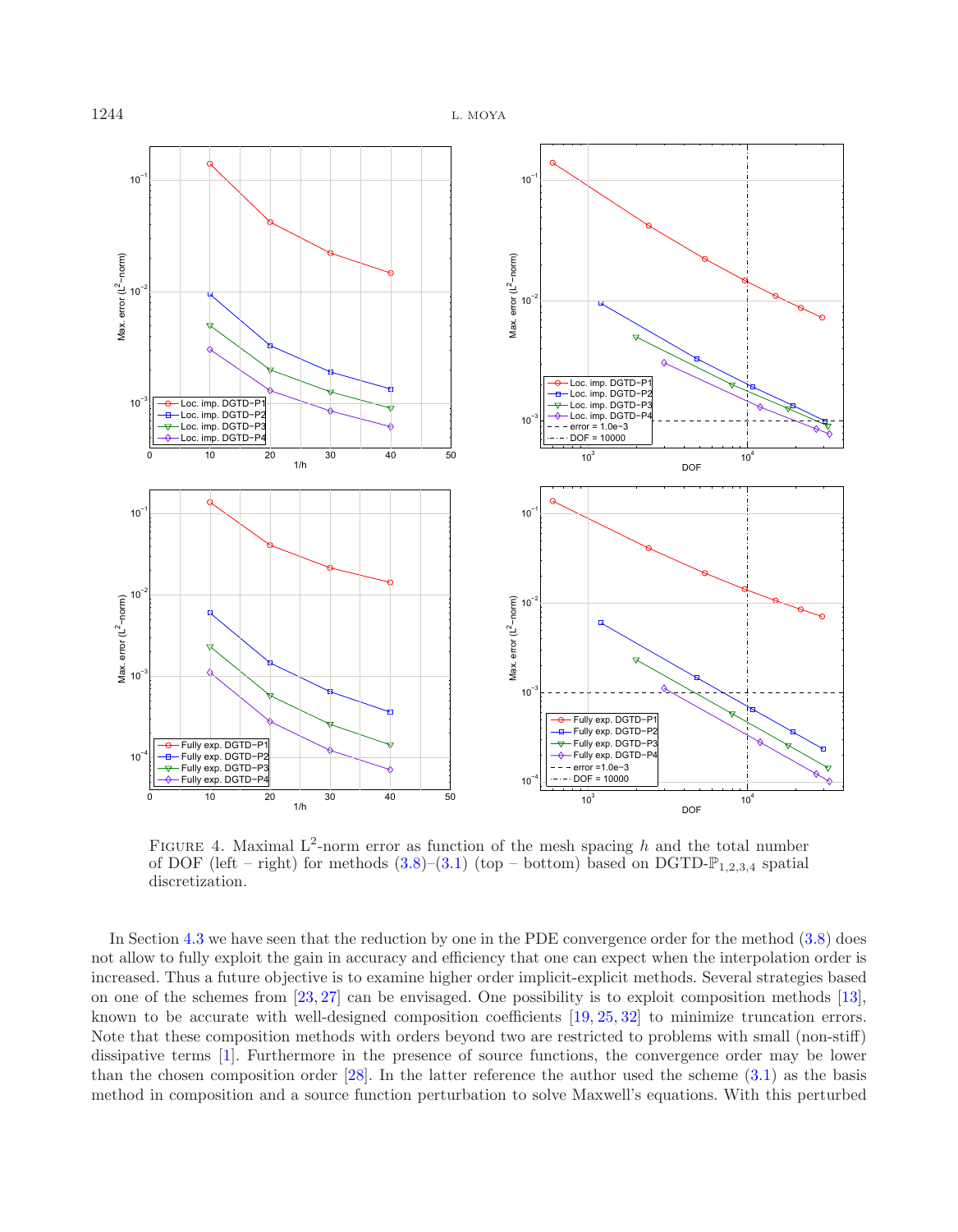scheme the author obtained at least a third-order scheme, and a fourth-order one with additional sufficient conditions. Another possibility is to rely on local or global Richardson extrapolations [\[1,](#page-20-8) [9](#page-20-17), [12,](#page-20-18) [18,](#page-20-19) [30](#page-21-11)] which are easy to implement and straightforward to parallelize. These high order extensions are well-known in the numerical solution of ODEs and have been already considered with [\(3.1\)](#page-3-2) as the basis methods to solve damped Maxwell equations [\[1](#page-20-8)]. With Dirichlet boundary conditions the authors of [\[1\]](#page-20-8) observed that the global approach does not suffer from order reduction; this is not the case of composition methods and local extrapolations. However when the reduction order is inevitable, they advocate the local approach that allows to eliminate error terms instantaneously. The fact that these different methods, with an implicit-explicit approach, retain their ODE convergence order for simultaneous space-time grid refinement towards the true PDE solution is doubtful. Moreover, due to their accuracy, a comparison with high order local time stepping approaches, as in [\[11,](#page-20-10) [26](#page-21-3)], will certainly be very interesting.

*Acknowledgements.* The author wishes to acknowledge the many and important contributions to this work by Prof. dr. Jan Verwer of Centrum Wiskunde en Informatica (CWI, 1090 GB Amsterdam, The Netherlands), who passed away on 16 February 2011 before completion of this paper. The author wishes also to thank the CWI for its hospitality during the month of December 2010, period during which much of the theory presented in this paper was conducted in collaboration with Jan Verwer. Stéphane Descombes and Stéphane Lanteri are acknowledged for valuable discussions and important assistance throughout this work.

# **REFERENCES**

- <span id="page-20-8"></span>[1] M.A. Botchev and J.G. Verwer, Numerical integration of damped maxwell equations. SIAM J. Sci. Comput. **31** (2009) 1322– 1346.
- <span id="page-20-14"></span>[2] A. Buffa and I. Perugia, Discontinuous Galerkin approximation of the Maxwell eigenproblem. SIAM J. Numer. Anal. **44** (2006) 2198–2226.
- <span id="page-20-7"></span>[3] A. Catella, V. Dolean and S. Lanteri, An unconditionally stable discontinuous galerkin method for solving the 2-D time-domain Maxwell equations on unstructured triangular meshes. IEEE Trans. Magn. **44** (2008) 1250–1253.
- <span id="page-20-6"></span>[4] B. Cockburn, G.E.G.E. Karniadakis and C.-W. Shu Eds., *Discontinuous Galerkin methods. Theory, computation and appli*cations. Springer-Verlag, Berlin (2000)
- <span id="page-20-1"></span>[5] G. Cohen, X. Ferrieres and S. Pernet, A spatial high order hexahedral discontinuous Galerkin method to solve Maxwell's equations in time-domain. J. Comput. Phys. **217** (2006) 340–363.
- <span id="page-20-9"></span>[6] J. Diaz and M.J. Grote, Energy conserving explicit local time-stepping for second-order wave equations. SIAM J. Sci. Comput. **31** (2009) 1985–2014.
- <span id="page-20-12"></span>[7] V. Dolean, H. Fahs, L. Fezoui and S. Lanteri, Locally implicit discontinuous Galerkin method for time domain electromagnetics. J. Comput. Phys. **229** (2010) 512–526.
- <span id="page-20-5"></span>[8] H. Fahs, Development of a hp-like discontinuous Galerkin time-domain method on non-conforming simplicial meshes for electromagnetic wave propagation. Int. J. Numer. Anal. Mod. **6** (2009) 193–216.
- [9] I. Faragó, Á. Havasi and Z. Zlatev, Richardson-extrapolated sequential splitting and its application. J. Comput. Appl. Math. **234** (2010) 3283–3302.
- <span id="page-20-17"></span><span id="page-20-2"></span>[10] L. Fezoui, S. Lanteri, S. Lohrengel and S. Piperno, Convergence and stability of a discontinuous Galerkin time-domain method for the 3D heterogeneous Maxwell equations on unstructured meshes. ESAIM: M2AN **39** (2005) 1149–1176.
- <span id="page-20-10"></span>[11] M.J. Grote and T. Mitkova, Explicit local time stepping methods for Maxwell's equations. J. Comput. Appl. Math. **234** (2010) 3283–3302.
- <span id="page-20-18"></span>[12] E. Hairer and G. Wanner, Solving Ordinary Differential Equations II – Stiff and Differential-Algebraic problems, 2nd edition. Springer-Verlag, Berlin (1996).
- <span id="page-20-15"></span>[13] E. Hairer, C. Lubich and G. Wanner, Geometric Numerical Integration, 2nd edition. Springer-Verlag, Berlin (2002).
- <span id="page-20-3"></span>[14] J. Hesthaven and T. Warburton, Nodal high-order methods on unstructured grids. I. Time-domain solution of Maxwell's equations. J. Comput. Phys. **181** (2002) 186–221.
- <span id="page-20-4"></span>[15] J. Hesthaven and T. Warburton, Nodal Discontinuous Galerkin Methods. Springer (2008).
- <span id="page-20-13"></span>[16] W. Hundsdorfer and J.G. Verwer, Numerical Solution of Time-Dependent Advection-Diffusion-Reaction Equations. Springer-Verlag, Berlin (2003).
- <span id="page-20-0"></span>[17] J. Jin, The Finite Element Method in Electromagnetics, 2nd edition. Wiley-IEEE Press (2002).
- <span id="page-20-19"></span>[18] G.Yu. Kulikov, Local theory of extrapolation methods. Numer. Algorithm **53** (2010) 321-342
- <span id="page-20-16"></span>[19] R.I. McLachlan, On the numerical integration of ordinary differential equations by symmetric composition methods. SIAM J. Sci. Comput. **16** (1995) 151–168.
- <span id="page-20-11"></span>[20] E. Montseny, S. Pernet, X. Ferrires and G. Cohen, Dissipative terms and local time-stepping improvements in a spatial high order Discontinuous Galerkin scheme for the time-domain Maxwell's equations. J. Comput. Phys. **227** (2008) 6795–6820.